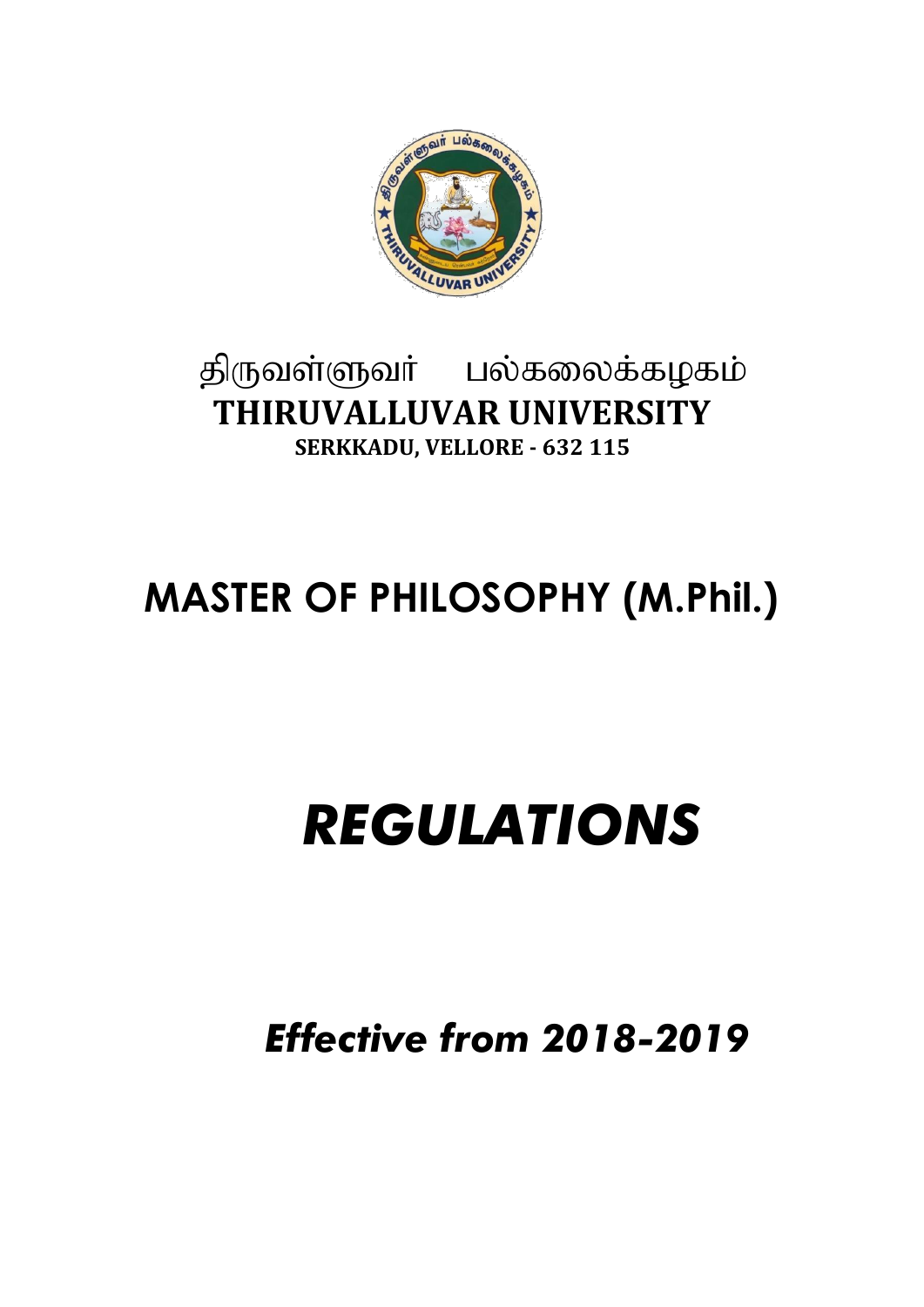## திருவள்ளுவர் பல்கலைக்கழகம் **THIRUVALLUVAR UNIVERSITY SERKKADU, VELLORE - 632 115**

## DEGREE OF MASTER OF PHILOSOPHY (M.Phil.,)

## REGULATIONS

#### (with effect from the academic year 2018-2019 onwards)

### **REGULATIONS:**

- (a) The candidates pursuing M.Phil., programme will be governed by the M.Phil., regulations of Thiruvalluvar University, amended from time to time. The rules and regulations governing course registration, attendance and discipline of students for M.Phil., programme shall be the same as for the Post Graduate programme in this university.
- (b) Notwithstanding anything contained in these Regulations or any other Rule or regulation, for the time being in force, this University shall not conduct M.Phil, programmes through distance education mode.
- (c) The number of seats for M.Phil shall be decided well in advance and the number of available seats for M.Phil., programmes and conduct admission on regular basis shall be notified in the University website and widely advertised in popular dailies.

#### DEPARTMENT / GUIDE RECOGNITION:

- (a) The Departments / Extension Centres of Thiruvalluvar University and Departments of the colleges affiliated to this University must obtain prior approval of Thiruvalluvar University for the purpose of conducting M.Phil. programme.
- (b) The Research Supervisors in these Institutions / Departments should obtain the required recognition from the University, subject to the fulfillment of other requirements prescribed by the University.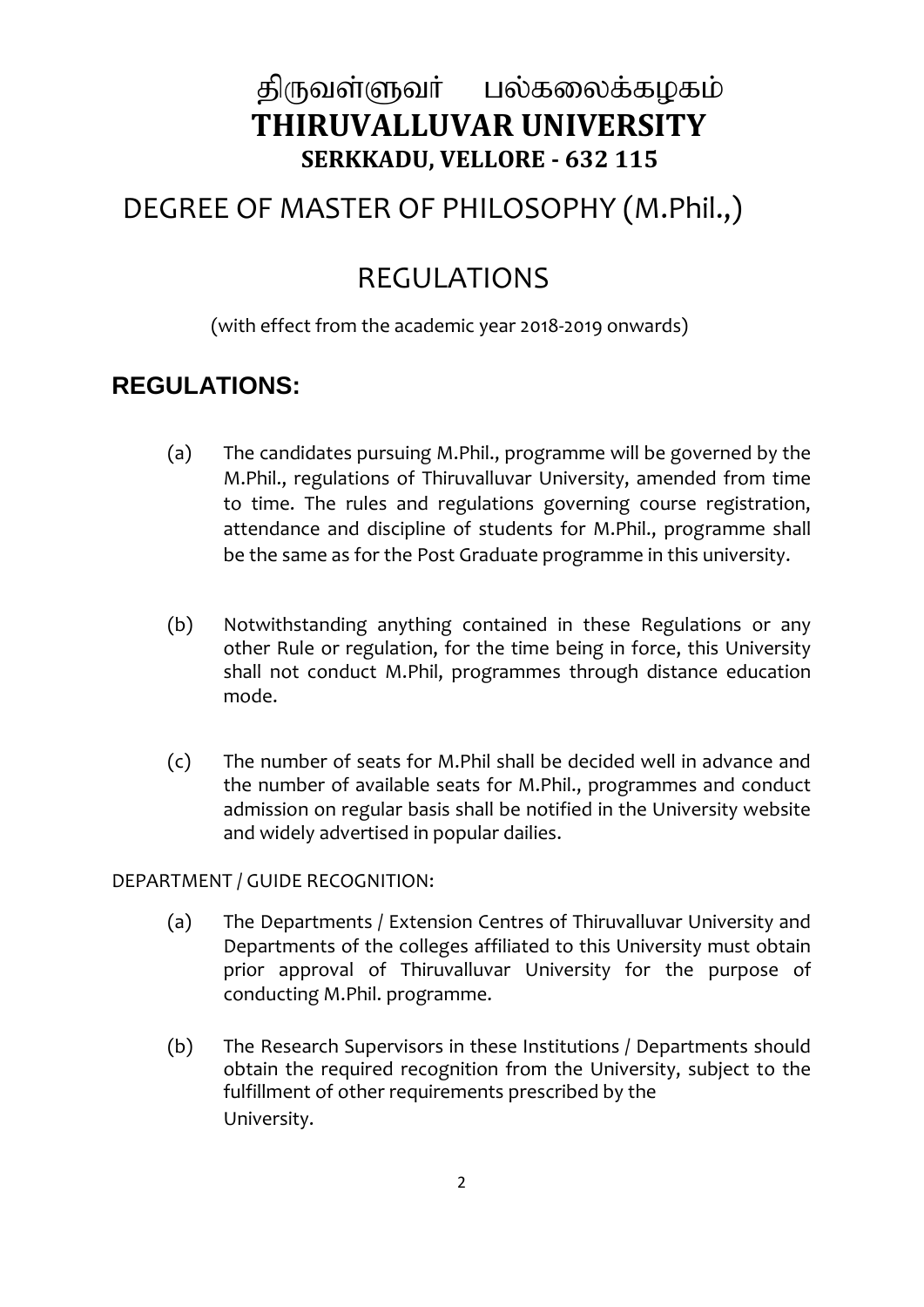#### ELIGIBILITY OF INSTITUTIONS:

- (a) All the Departments of Thiruvalluvar University are recognized for conducting research programmes. The Institutions / Affiliated colleges interested in getting recognition must apply to the University for the recognizing them as Research centres by remitting the affiliation fee as may be prescribed by the University from time to time. The University will get these institutions assessed through an inspection committee and the recognition as Research Centre will be awarded based on the recommendation of the committee.
- (b) The convener and subject expert members of the inspection committee for M.Phil., programmes shall be from the Board of Research Studies. If the subject expert is not available, the senior most guide in that subject shall be selected as subject expert in the Committee.
- (c) A predetermined and manageable number of M.Phil., students in the department shall be decided on annual basis, depending on the number of the available eligible Faculty Supervisors and sanctioned strength allotted by the University (20 for science excluding Maths and 25 for arts & Maths departments).
- (d) After assessing the reports of the inspection committee the affiliation subcommittee of the syndicate will take a final decision before awarding the recognition.
- (e) The departments of various affiliated colleges of Thiruvalluvar University shall offer ü M.Phil., programme subject of the conditions that
	- i. the college / Department has adequate facilities in the concerned subject for carrying out research,
	- ii. the college / Department has at least two qualified M.Phil.,

Research Supervisors in the subject, of whom at least one shall be Ph.D. degree holder. Exception may be given to the colleges, subject to the condition that the department should fulfil the requirement of having at least one Ph.D. holder on or before 12 months from the date of recognition.

iii. One batch of P.G programme in the concerned subject has passed out from the college.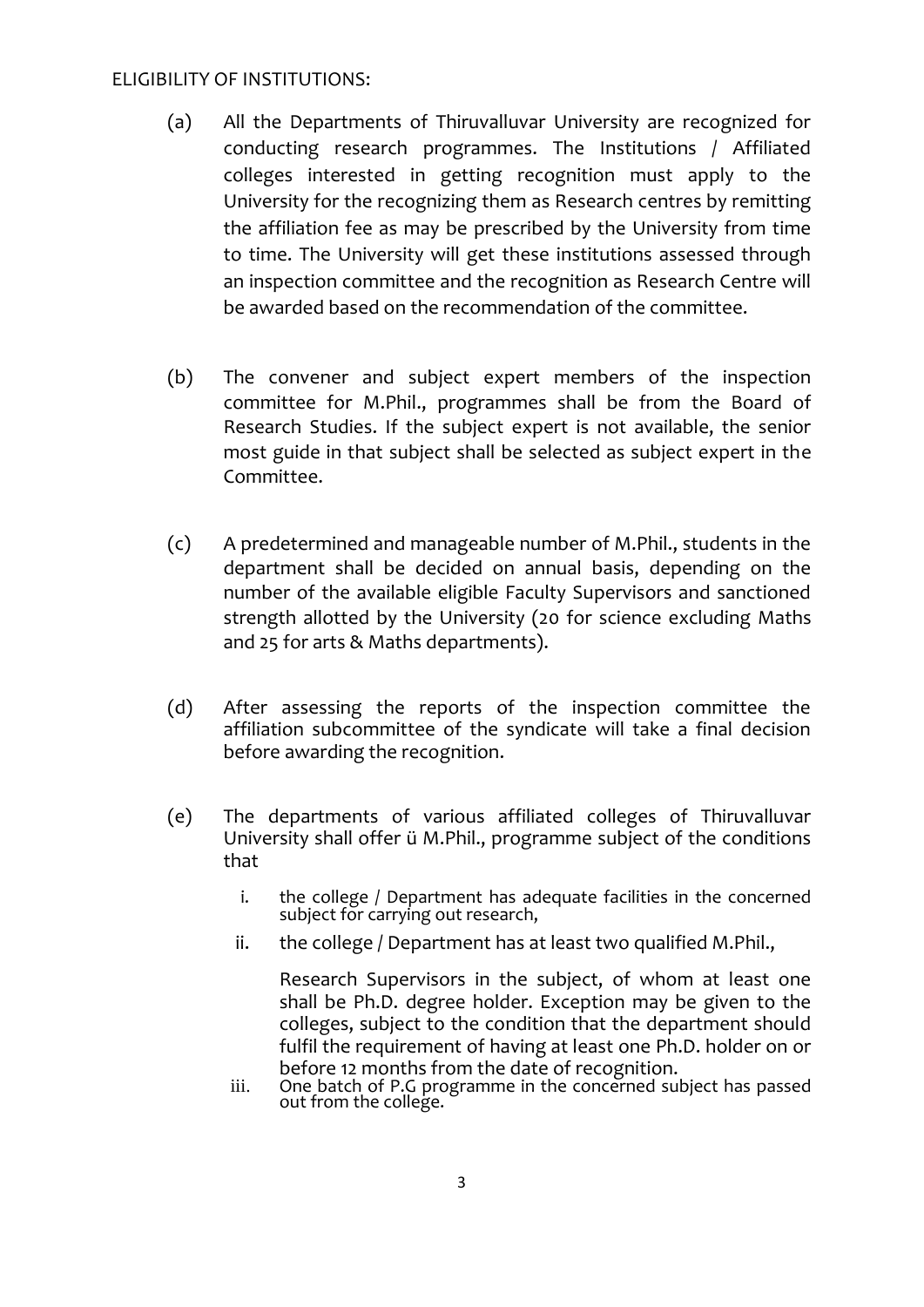#### ELIGIBILITY FOR GUIDESHIP:

- (a) Every candidate admitted into the M.Phil., programme shall be registered under a qualified and recognized guide in the Department / Institution, where the candidate is admitted for this programme. The research guide shall guide the candidates, throughout his/her research programme and monitor his / her progress.
- (b) The guide should possess a M.Phil., degree with one year of teaching experience and should have published at least one paper in a reputed National / International Journal.
- c) A research supervisor should undertake number of students (both FT and PT) for M.Phil. as per new UGC norms as given below,
	- 1. Professor 3 candidates
	- 2. Associate Professor 2 candidates
	- 3. Assistant Professor 1 candidate

It is the responsibility of the supervisor to adhere strictly to the above numbers.

- d) Only the Supervisors in University Departments and the Post Graduate Departments of affiliated colleges shall be recognized for guiding the M.Phil., programme. However, any other Institution of higher learning / Research within or outside the University area shall be considered for conducting the M.Phil., programme subject to the fulfilment of the prescribed requirements and with the approval of the syndicate.
- e) The Research Supervisors, serving as teachers, shall be permitted to register candidates up to their age of retirement. One calendar year prior to their retirement. I.e. 57 years for college teachers and 59 years for university teachers.
- f) Change of Supervisor may be permitted by the University based on the merit of the individual cases.

CATEGORIES OF M.Phil., SCHOLARS:

- $(i)$  Full Time  $(FT)$
- (ii) Part Time (PT)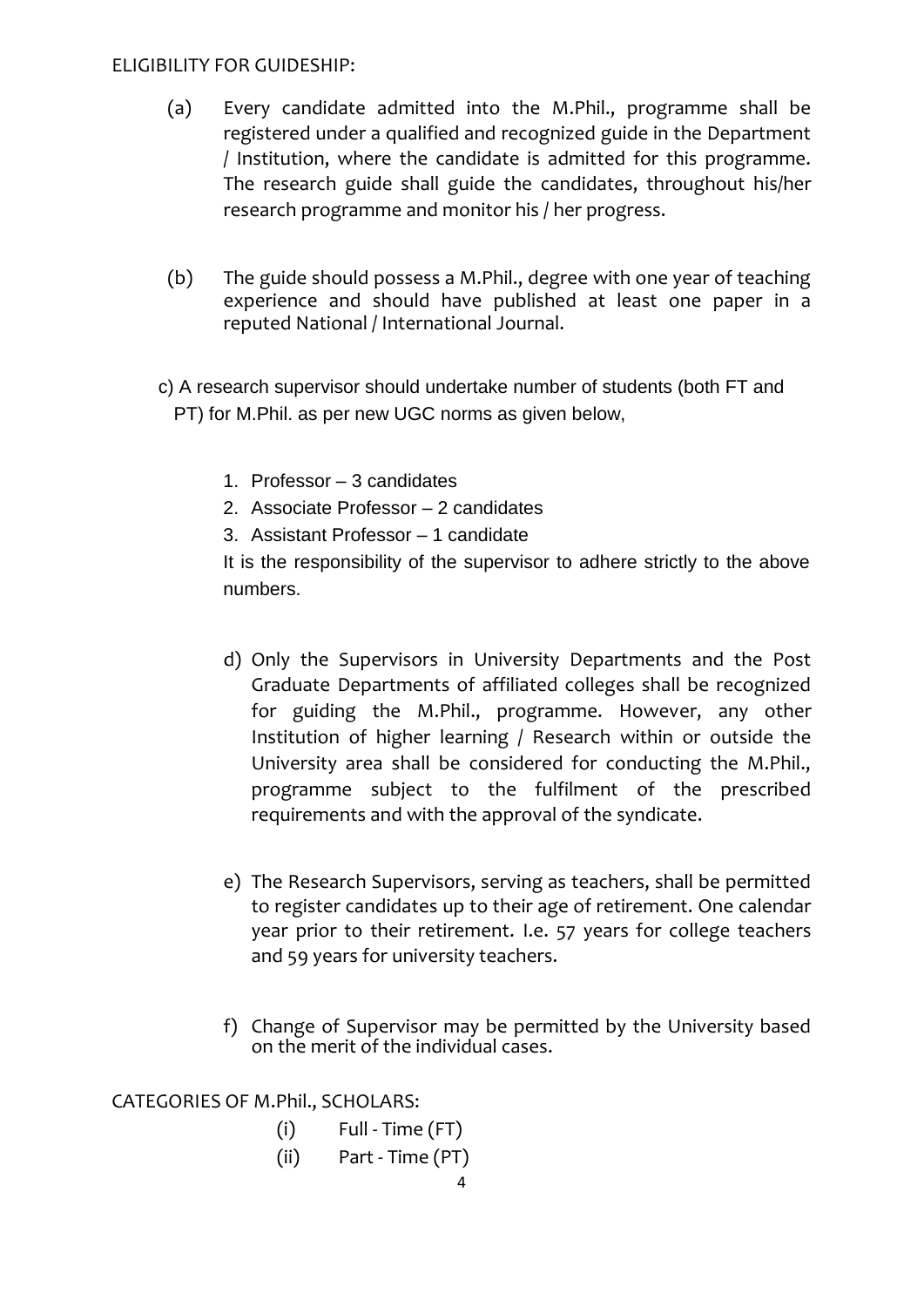- (iii) Full Time (FT) Interdisciplinary
- (iv) Part Time (PT) Interdisciplinary
- (a) Full Time Scholars:

Scholars within the definition of this category are those who pursue their full-time M.Phil., programme in the Departments / Extension Centres of Thiruvalluvar University and recognized Departments of the colleges affiliated to this University.

(c) Part - Time Scholars:

Any citizen of India, irrespective of employment status, who wishes to pursue M.Phil., programme in the places mentioned above are eligible to register under Part-Time Research, provided they fulfill the eligibility norms framed by the University.

For part-time M.Phil., scholars, a minimum of 30 days attendance per year maintained by the HOD and Principal / Dean of the University, is required and attendance certificate should be submitted to the University along with the thesis through guide, HOD and Principal / Dean of the University,

- (d) Interdisciplinary Scholars (FT / PT):
	- $(i)$  Candidate shall be normally eligible for registration for M.Phil., programme in the discipline in which he / she has obtained the Master's degree.
	- $(iii)$  It shall however, be open to a candidate to apply for admission into the M.Phil., programme in another discipline related to the

subject in which he / she has obtained Master's degree. Such candidates should clearly specify in the application form the subject in which he / she would like to get the M.Phil., degree. Whether the subject is related or not shall be decided by the Research Committee of University, depending on the merit of the case.

#### **DURATION:**

(a) M.Phil.,: Full-time

The duration of the M.Phil., Full-Time programme shall extend over a period of one academic year (twelve months) consisting of two semesters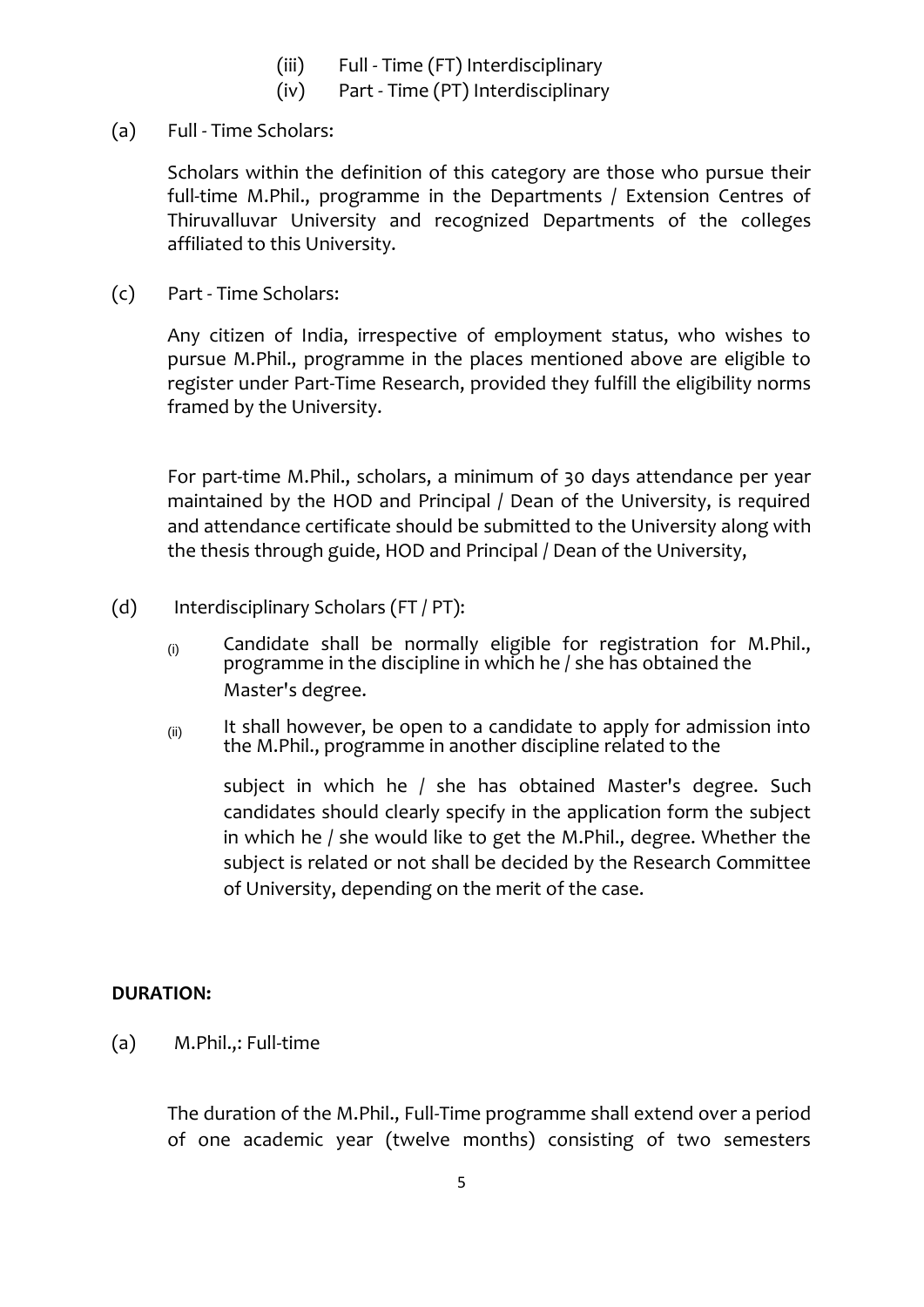- (b) M.Phil.,: Part-time
	- $(i)$  The duration of the M.Phil., Part-time programme shall extend over a period of two academic years commencing from 1st September every academic year.
	- $(iii)$  The maximum period for completion of the M.Phil., programme is two years in the case of Full-time candidates, and three years in the case of Part-Time candidates.
	- $_{(iii)}$  The minimum duration for completion of M.Phil. in a discipline is two semesters and the maximum duration is four semesters.

#### REGISTRATION:

- (a) All Candidates who are admitted into the M.Phil., programme (Full-Time or Part-Time) will be registered to do research in a particular topic under the supervision of a recognized supervisor.
- (b) Candidates shall be registered for M.Phil., programme during only one session in a year, commencing on the first day of September.
- (c) The candidate so registered for Full-Time M.Phil., programme, shall be permitted to appear for Part I examination only after completing the minimum period 90 working days (in the month of January). The candidate registered for Part-Time M.Phil., programme, shall be permitted to appear for Part I examination only after completing the minimum period of 180 days (in the month of August)
- (d) A candidate applying for registration shall do so, specifying the broad field of research, which shall normally be one related to the field of specialization chosen in his/her PG degree.

The FEE structure should be decided by the University authority

 $\checkmark$  The following are the fee structure for the M.Phil., candidates admitted in the University Departments with effect from ………………………………  $\checkmark$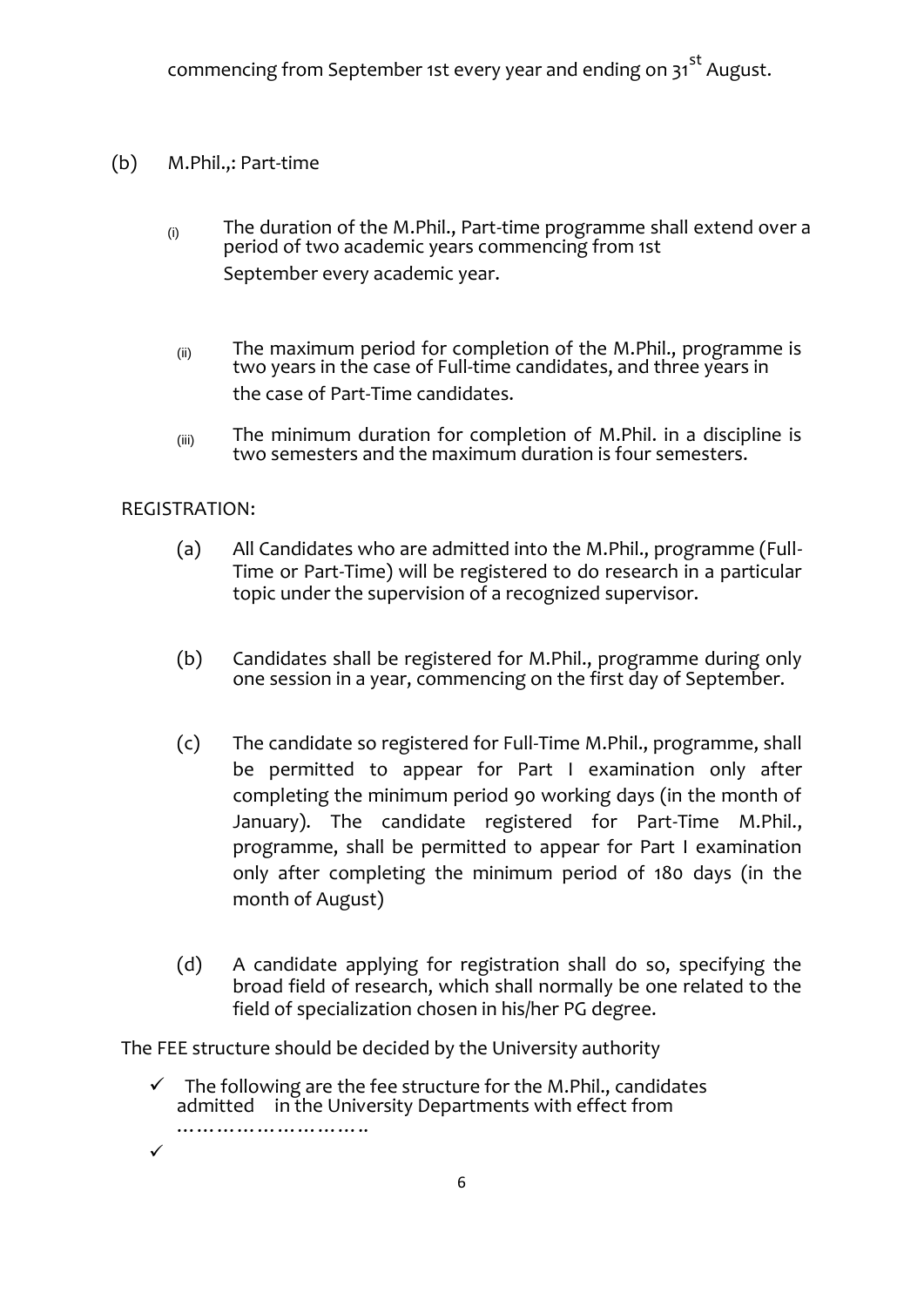|                | Items                  | M.Phil |      |
|----------------|------------------------|--------|------|
| S. No          |                        | F.T.   | P.T. |
|                | Admission Fee**        | 250    | 250  |
| $\overline{2}$ | *Matricula Fee**       | 150    | 150  |
| 3              | $# Recognition Free**$ | 500    | 500  |
| 4              | Registration Fee**     | 500    | 500  |

| 5              | Administration Fee for M.Phil.**                        | 250  | 500                      |
|----------------|---------------------------------------------------------|------|--------------------------|
| 6              | Tution Fee (Per Annum)                                  | 3000 | 3000                     |
| $\overline{7}$ | Laboratory Fee (per Annum)<br>For Science Scholars only | 2000 | 2000                     |
| $\overline{8}$ | Library Fee (per Annum)                                 | 300  | 300                      |
| 9              | Sports Fee (per Annum)                                  | 50   | $\overline{\phantom{a}}$ |
| 10             | Internet Fee (per Annum) ID one time                    | 1000 | 1000                     |
| 11             | Special Fee for independent Registration<br>(per Annum) |      |                          |
| 12             | Caution Deposit (General and Library<br>Deposit)        | 1000 | 1000                     |
| 13             | Group Insurance                                         | 100  |                          |

\*Applicable to candidates, who are seeking admissions in the Thiruvalluvar University for the First time.

#Towards Recognition of the Degree awarded by any University other than the Thiruvalluvar University which forms the basis for the present selection.

The following Fees payable to the University shall be collected from each admitted candidates and remitted the same to the University while sending the admission list for approval:

- (a) Library Fee Rs.120/- per annum
- (b) Cultural and Youth Festival Fee Rs.30/- (whole course)
- (c) Fee for the Development of Infrastructural facilities Rs.30/- (whole course)

NOTE: The Library Fee of Rs.120/- should be collected from the Part-Time M.Phil., candidates those who are studying II year also and remitted to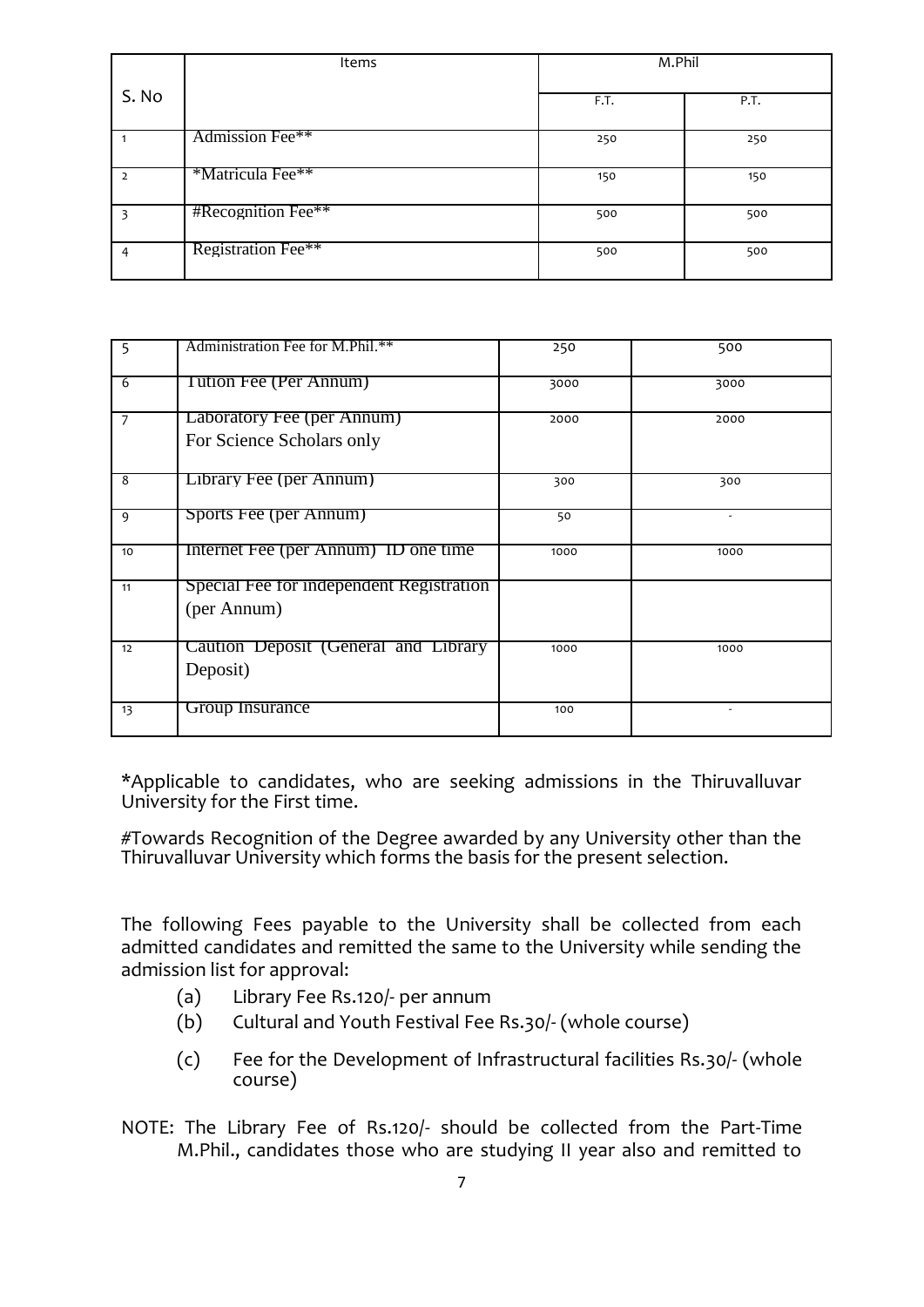the University.

#### ELIGIBILITY FOR THE CANDIDATES:

- (a) A candidate, who is qualified for the Master's Degree in Arts / Humanities / Science / Commerce either through regular study or Distance Education mode is eligible to register for the M.Phil., degree programme.
- (b) Further, candidates who have passed the PG degree examination with less than 17 years of total duration of study are not eligible for admission to M.Phil., programme.
- (c) Candidates shall apply for the M.Phil., programme only after qualifying for their Postgraduate degree, before the last date, failing which their applications will be rejected.
- (i) Eligibility for M.Phil., (Full-Time) programme:
- (a) Candidates with a minimum of 55% marks in PG degree be eligible to register for M.Phil., (FT) and 5% mark relaxation to SC/ST candidates.
- (b) Further, those who are working as Full time Research Assistants / Project fellows / JRF / SRF in time bound Research schemes or one year duration or more in University Departments, Research departments of Affiliated Colleges / Recognized Research Institutions are eligible for admission.
- (ii) Eligibility for M.Phil., (Part-Time) programme:
- (a) Any person employed in any concern / organization / institution situated within the jurisdiction of the State of Tamilnadu or Research Institutions situated outside the State of Tamilnadu recognized by Thiruvalluvar University with a minimum of 55% of marks in the Master's Degree are eligible to register for M.Phil.,

(PT). (Note: Those who have secured lesser than 55% (except SC/ST) of marks and got admitted for M.Phil., are not eligible for teaching positions as per UGC and State Government Norms).

(b) A minimum of 1 year teaching experience is required for Government/Aided staff and Guest Lectures. No Objection Certificate (NOC) obtained for Government College staff from Directorate of Collegiate Education (DCE), Aided college from Secretary, for teachers of Polytechnics from Director of Technical Education School Teachers from Joint Director and Self-financing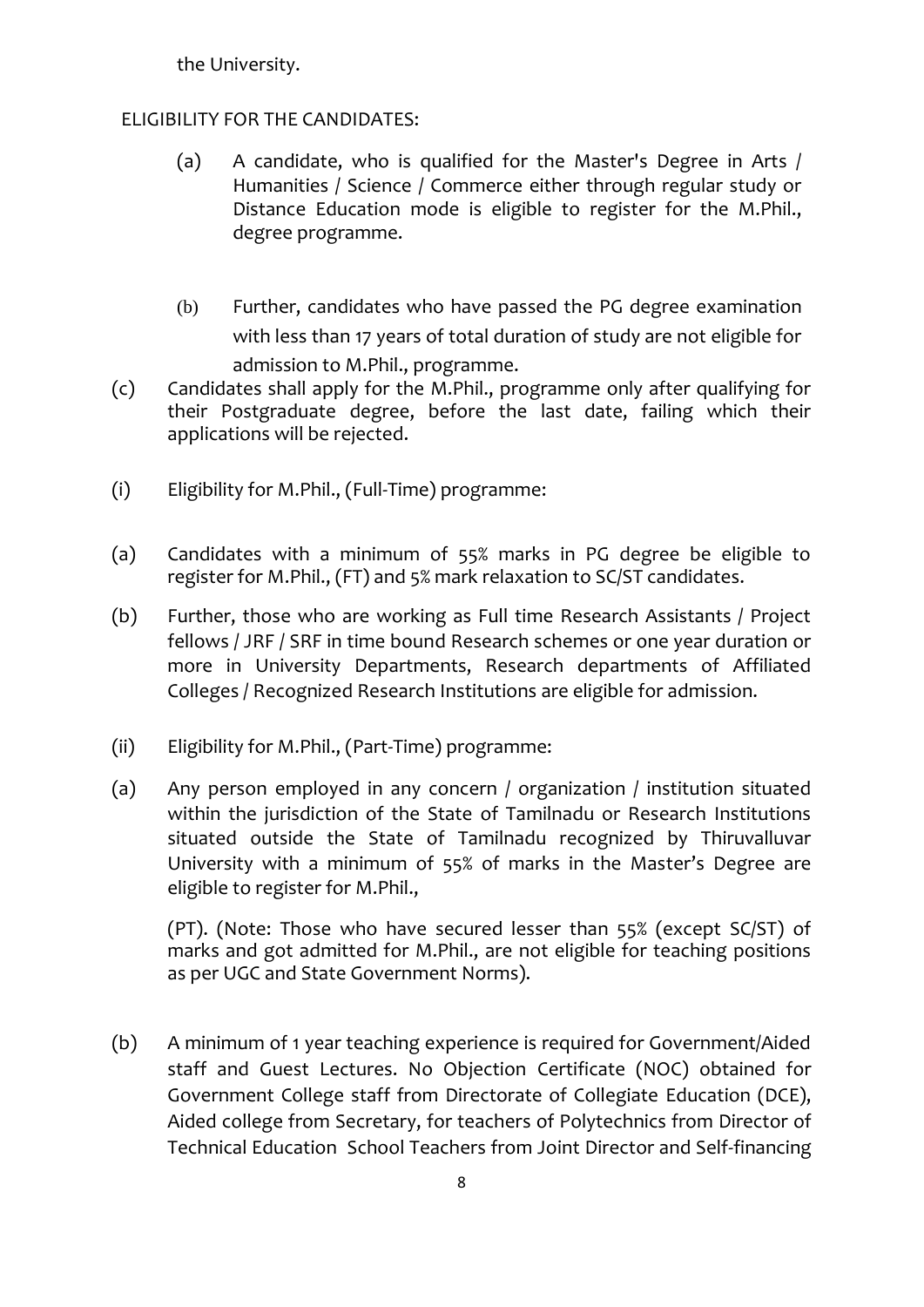colleges from the Employer.

- (c) Preference should be given to teachers working in the College affiliated to this University and in the Department of this University.
	- (d) If the recognized guides are available in the non-lab oriented subjects in the affiliated colleges, the candidates may be registered for the P.T. programme in the non-lab oriented subjects only.
	- (e) Candidates who wish to pursue M.Phil., (Part-Time) programme should enclose the Service Certificate and eligible No objection Certificate along with the application form.
	- (f) It may be noted that the service certificates of the teachers should be issued by the Principal of the college / Polytechnic or Head Master of the Schools of any category.
	- (g) Other applicants may be considered on merit basis following reservation rules of the Government of Tamil Nadu.

#### APPLICATION FOR ADMISSION:

- (a) Candidates desirous of seeking admission to M.Phil., programme offered in the University Departments / Affiliated Colleges and Recognized Research Institutions should apply for admission in the prescribed application form.
- (b) Application form may be downloaded from the University Website or it can be obtained from the Registrar, Thiruvalluvar University, Vellore-632 115 on payment of Rs.200/- for M.Phil., in the form of a Demand Draft on a Nationalized Bank drawn in favour of the Registrar, Thiruvalluvar University, payable at Vellore, with a requisition indicating clearly, the Programme (M.Phil.,) either regular or Part-Time, for which the application is required.
- (c) The candidates before applying are advised to ascertain the availability of vacancies in the concerned Departments / Colleges or with the Guide, where the candidates propose to register for the Research Programme.
- (d) The relaxation of 5% of marks, from 55% to 50%, or an equivalent relaxation of grade, may be allowed for those belonging to SC/ST/OBC (non-creamy layer)/Differently-abled and other categories of candidates as per the decision of the commission from time to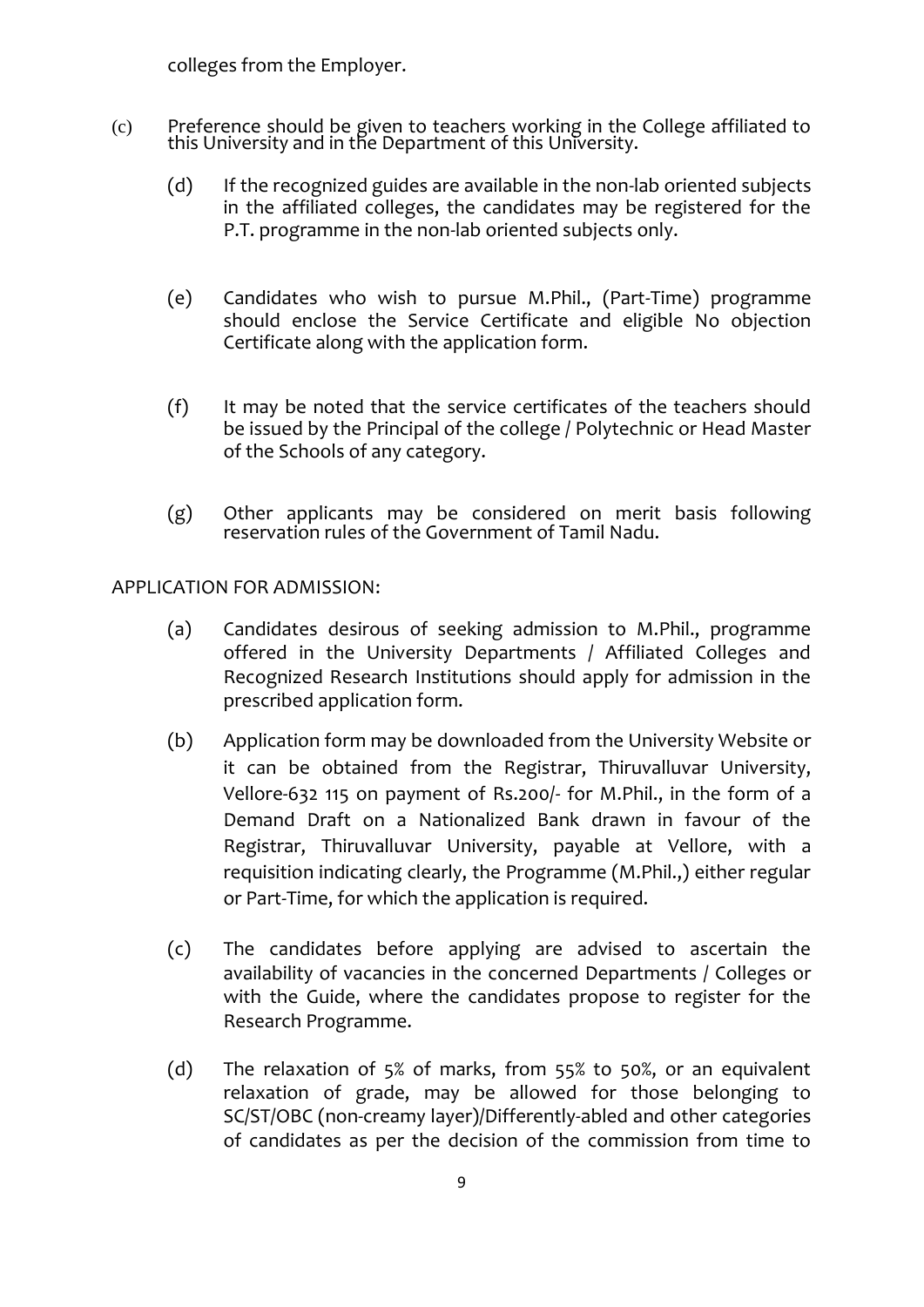time, or for those who had obtained their Master's degree prior to 19<sup>th</sup> September, 1991.

As per the Government circular RC No.1135/DAW-2/2017,dated 04.01.2018, "3% to 5% in Physically Handicapped has to be increased".

#### HOW TO APPLY:

The application for admission shall be made in two copies:

- (a) First copy: to be submitted by the candidates to the recognized department of the university / affiliated college, where the candidate seeks admission. In case of downloaded application, it is to be submitted directly to the recognized department of the University / affiliated college along with the Xerox copy of the DD for Rs.200/- for the cost of application and registration Fee.
- (b) Application form for M.Phil has to be included the following informations:
	- 1. Mobile Number
	- 2. E-mail Id
	- 3. Aadhar Number
	- 4. Photos 2
	- 5. Name,Father and Mother Name in Tamil
- (c) Second Copy: A photocopy of the original application or the downloaded application is to be directly sent by the candidates to Thiruvalluvar University, Vellore, along with the original DD for Rs.200/- for the cost of application and Registration Fee, from a Nationalized Bank, drawn in favor of the Registrar, Thiruvalluvar University, Payable at Vellore.
- (d) The College shall make use of the first copy of the application for selecting the candidates.
- (e) Hereafter, University shall not send applications to the concerned colleges /Departments.
- (f) The following are the sessions for admission to the M.Phil., programmes in University during each academic year.

| M. Phil. Programme Session/s | Last date for receipt of Application     |  |
|------------------------------|------------------------------------------|--|
| effective from               | in the University Dept./College          |  |
| 1st September every year     | 1st September every year 31st July       |  |
|                              | every year (this may be extended by      |  |
|                              | the university, after assessing requests |  |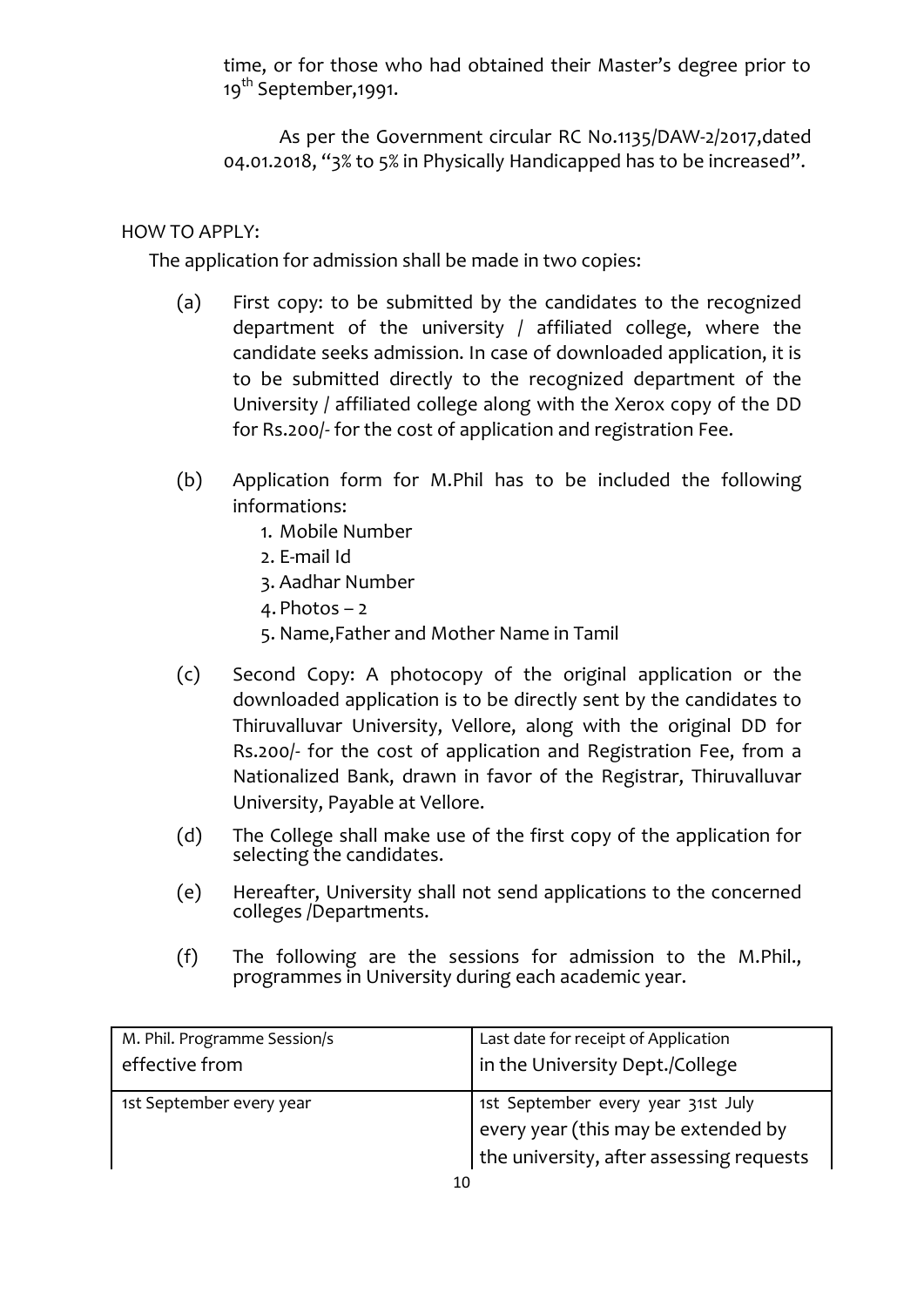The applications should be accompanied by properly attested photocopies of the following certificates:

- 1) Mark / Grade Certificate of the qualifying Post Graduate (PG) course.
- 2) Provisional / Degree Certificates of the Under-Graduate (UG) and Post-Graduate (PG) Courses.
- 3) Transfer and Conduct Certificates (issued by the Institution last studied)
- 4) Community Certificate
- 5) Service Certificate issued by the Employer, Head Master / Principal / Head of the Institution (in the case of candidates applying for parttime Programme, specifying the total duration of the service put in by the candidates in their organization)
- 6) Such candidates applying for part-time programme, shall produce no objection Certificate issued by the DCE / Registrar (for teachers of Self-financing institutions) / Director of Technical Education (for teachers of Polytechnics) / CEO (for teachers of schools).

#### **Instructions to applicants:**

- (a) The applications submitted by candidates for getting admission into a particular Institution / College cannot be transferred to another Institution / College.
- (b) If the candidate wishes to apply for admission in more than one College /Department, he / she shall submit separate applications for each College /Department.
- (c) The applications submitted for admission to Ph.D., programme cannot be transferred to M.Phil., Course and Vice-versa.
- (d) Once the application submitted to the University / Colleges for a particular year shall not be considered for subsequent year(s).
- (e) In case, the programme to which applied is not offered in the concerned Institution, the application will be rejected.

#### PROCEDURE FOR ADMISSION:

- (a) Only the predetermined number of students may be admitted to M.Phil., programme.
- (b) While granting admission to students to M.Phil., programmes, the Department / Institute /college shall pay due attention to the National/State Reservation Policy.
- (c) The Heads of the University Departments / Principals of affiliated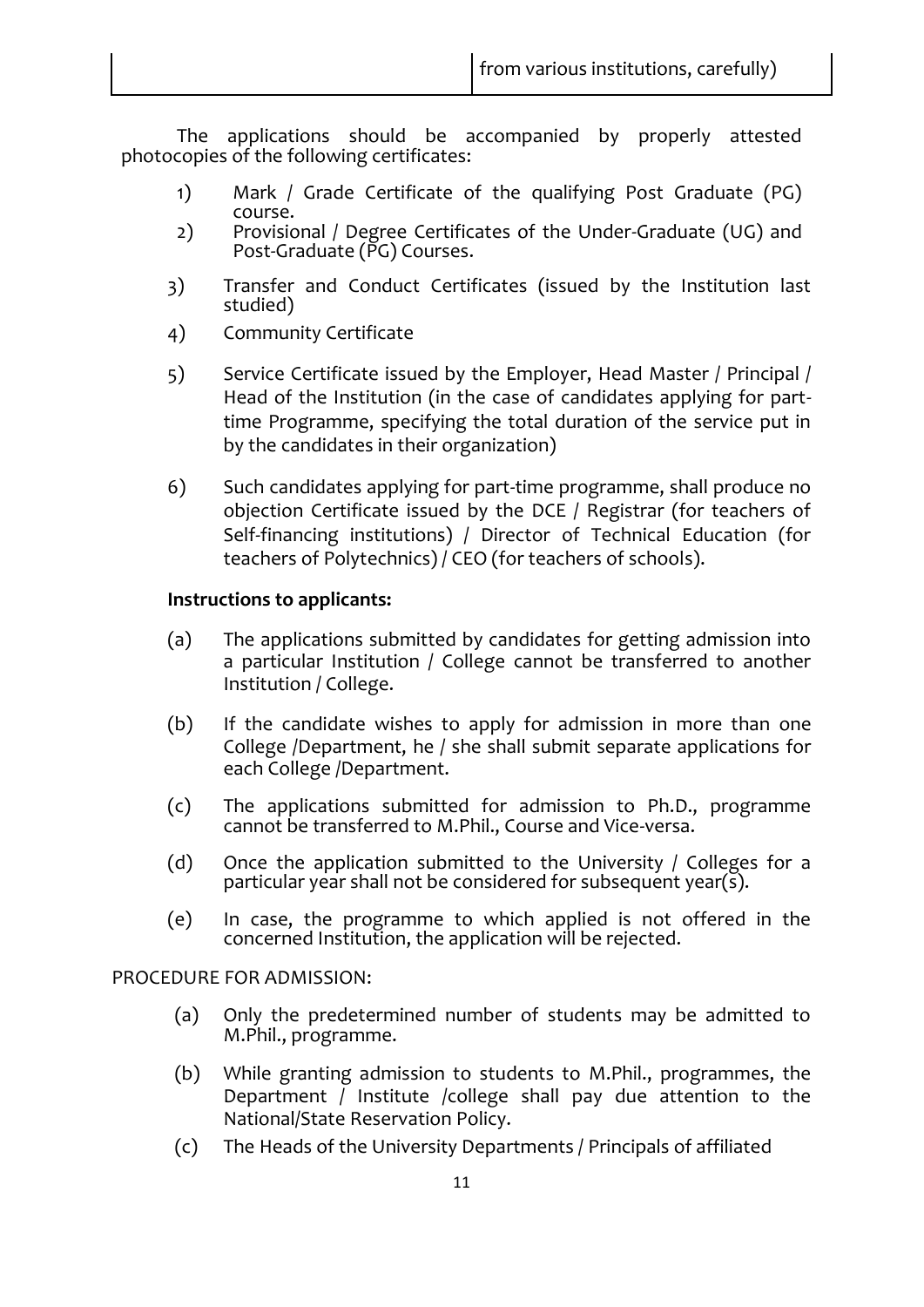colleges are requested to follow Guidelines issued by the University for admission to M.Phil., programme.

11

- (d) Each college shall have one Departmental Research Committee (DRC) consisting of the HOD and 2 senior eligible guides of the faculty in each subject to scrutinize the applications and the Certificates for admission and to recommend to the Dean / Principal for selection of candidates
- (e) The ultimate responsibility for admission made shall rest only with the Dean / Principals of the Colleges.
- (f) If it is observed at a later stage that the admissions given by the college is incorrect, the same will be cancelled by the University.
- (g) The Principals should certify that the selections are made strictly on the basis of the Guidelines issued by this University.
- (h) The admission may be made on the basis of the marks obtained by the candidates in qualifying examination in the PG programme and marks scored in the Entrance Test and viva-voce examination.

#### ENTRANCE EXAMINATION:

- (a) The Entrance Test shall be conducted after the publication of PG result.
- (b) The respective Colleges / University departments shall conduct the entrance examination for the admission to M.Phil., candidate at the Departments concerned.
- (c) The Department concerned may design and set the question paper comprising of objective questions for 50 marks, for the Entrance Examination. The answer script has to be valued by the respective Departments only.
- (d) The entrance test conducted at the level of University or the research center concerned, the University may decide separate terms and conditions.
- (e) Those students who qualify UGC/CSIR (JRF) Examination / SLET/GATE / teacher fellowship holder are exempted from the entrance test.

#### PREPARATION OF RANK LIST:

The total marks secured in written test should be clubbed with 50% of marks of PG examination in the subject concerned. The rank list shall be prepared for a maximum of 100 marks accordingly.

(a) The selected candidates shall be communicated to the University by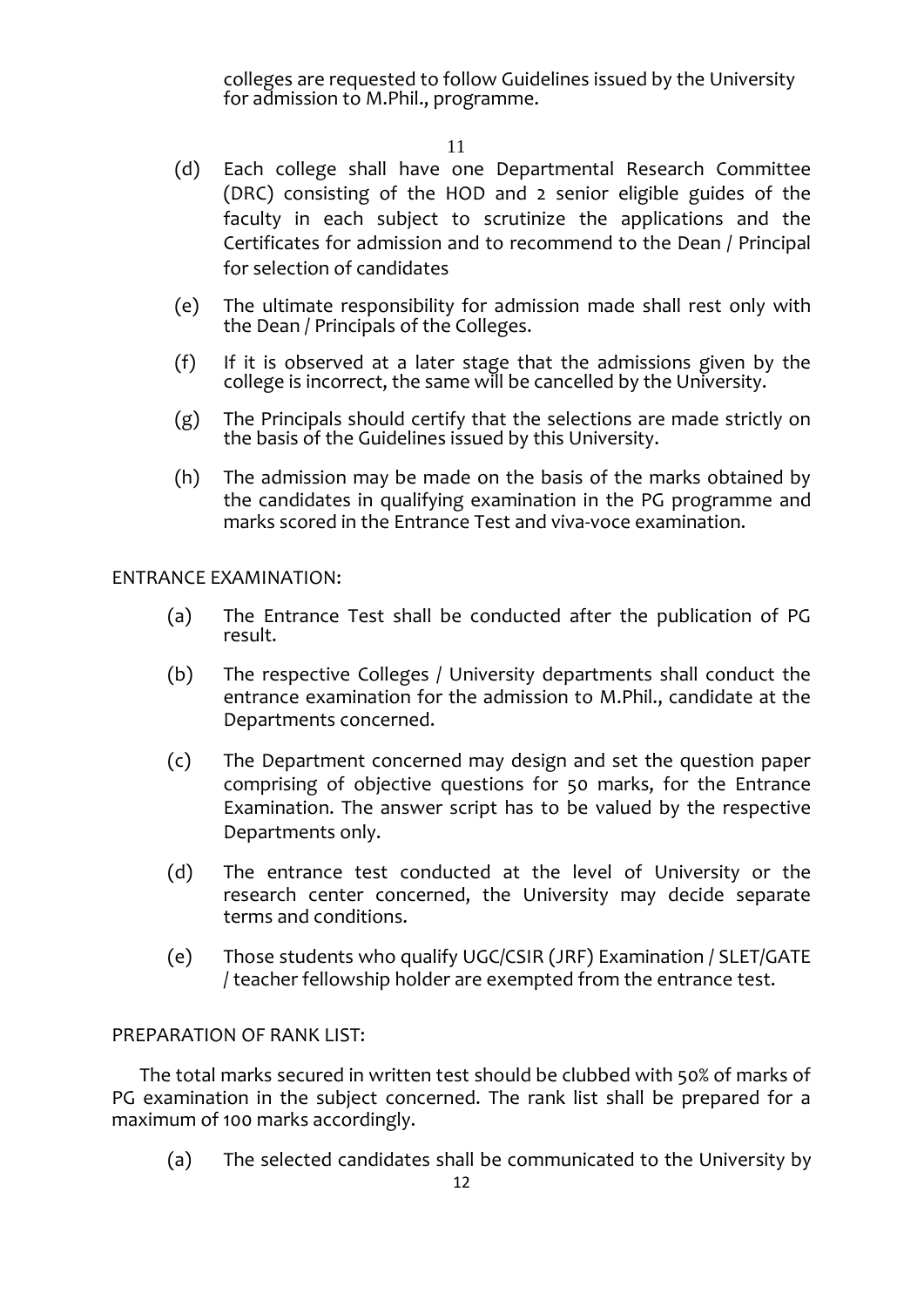the University departments and the affiliated colleges for admission.

- (b) The conditions for admission prescribed under the regulations in respect of M.Phil. Degree Course should be strictly followed.
- (c) The Principals shall insist on the production of eligibility certificate obtained from the Registrar of this University at the time of granting admission to the candidates who have passed their qualifying examination from other Boards / Universities.

#### SELECTION LIST:

The admission shall be made purely on the basis of merit, following the rule of reservation of the Government of Tamil Nadu.

- $(1)$  31% for Open Competition (OC).
- (2) 30% for Backward Classes (BC) including 3.5% for Muslims,  $(26.5\% + 3.5\% = 30\%)$
- (3) 20% for Most Backward Classes (MBC) and Denotified Communities (DNC).
- (4) 18% for Scheduled Castes (SC) including 3% for Arunthathiyars and 1% for Scheduled Tribes (ST).  $(15\% + 3\% = 18\% + 1\% = 19\%)$
- $(5)$  3% in each of the above categories for Physically Handicapped.
- (6) Candidates from other states other than Tamil Nadu shall be considered under OC except SC/ST candidates.
- (a) Along with the regular selection list, separate waiting lists under each quota shall be prepared and placed in the notice board.
- (b) The total number of candidates selected to any branch of study shall in no account exceed the sanctioned strength which depends upon the number of approved guides, prescribed by the University for that Branch.
- (c) If some selected candidates for admission do not turn up within the prescribed date or if any candidate drops out after admission the vacancies so caused, should be filled up immediately from the waiting list only in the order of merit under each category.
- (d) Vacancy arising under BC category should be filled only with other communities.
- (e) Vacancy arising under BC (Muslim) category should be filled only with BC candidates.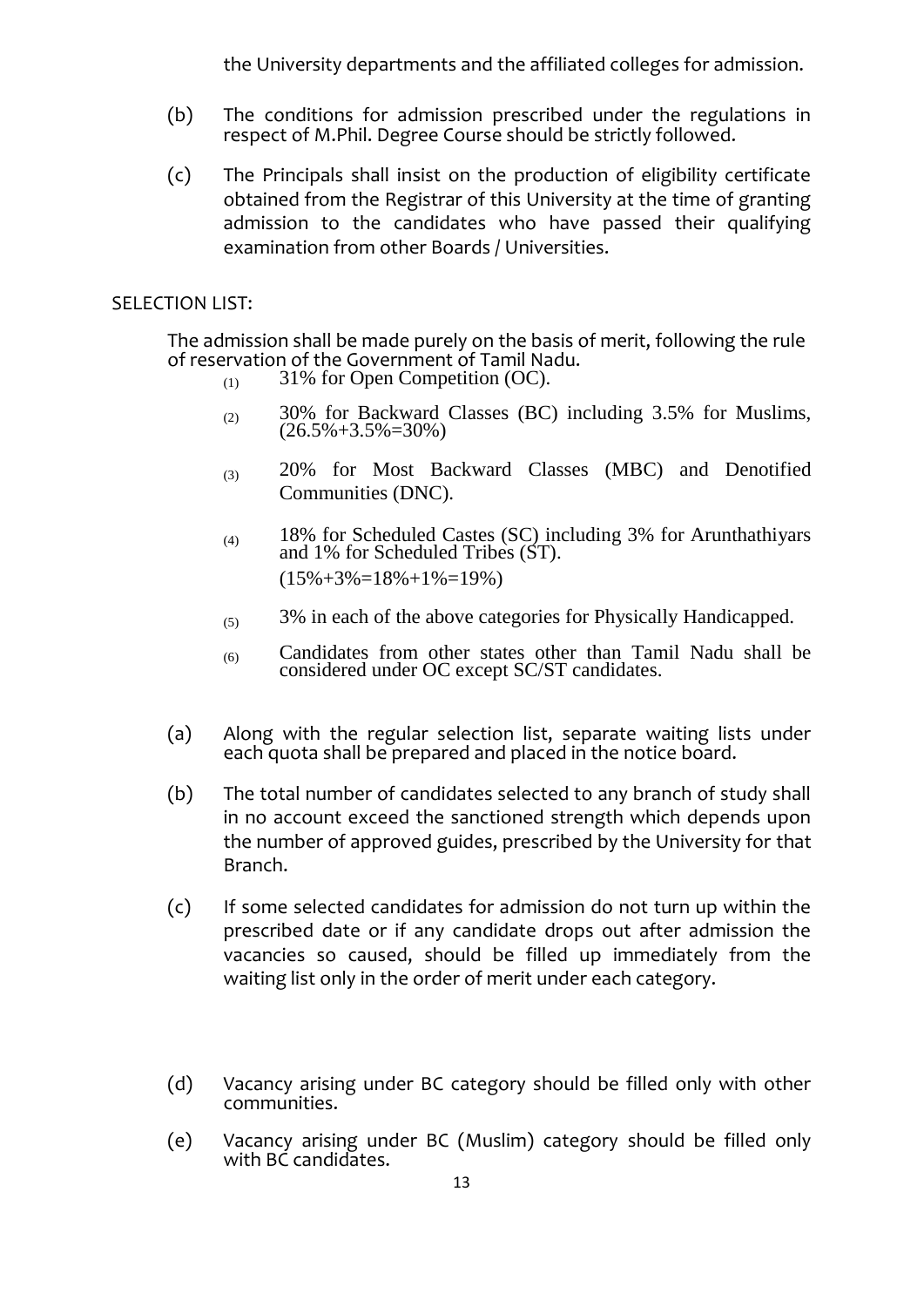- (f) Vacancy arising under MBC & DNC category should be filled only with BC candidates.
- (g) Vacancy arising under SC/ST category should be filled only with MBC / DNC candidates.
- (h) Vacancy arising under ST category should be filled only with SC candidates.

#### ADMISSION PROCESS:

The Principals shall send the following particulars, along with the admission list, to the University, for perusal and approval. While forwarding the admission list, the following should be furnished:

- (a) List of candidates applied.
- (b) List of candidates appeared for the Entrance Test with absentees.
- (c) List of Physically Handicapped candidates.
- (d) Rank list of candidates.
- (e) List of candidates Selected, including Physically Handicapped candidates.
- (f) Separate waiting lists for BC, MBC, SC & ST.
- (g) List of candidates admitted together with their applications and attested Xerox copies of the PG Degree and mark Statements and Eligibility Certificate in the case of candidates from other Universities.
- (h) List of recognized guides available.

#### APPROVAL OF ADMISSION BY THE UNIVERSITY:

- (a) The college HOD/ Principal / Dean of the University, shall verify the originals submitted by the candidates and the university shall verify the same when it is necessary in some cases for justifiable reasons.
- (b) The candidates selected for admission to the Ph.D., programmes in the University Departments / Departments of Affiliated colleges, shall be required to submit the Original Transfer certificate and Conduct certificate issued by the Institution last studied, Eligibility Certificate in the case of candidates from other Universities, photocopies of statements of marks and Provisional/Degree certificates of UG, PG and M.Phil., Degree Courses at the time of admission at the institution offering Ph.D., programme.
- (c) All Original certificates except Transfer certificate, Conduct certificate and Eligibility Certificate are to be returned to the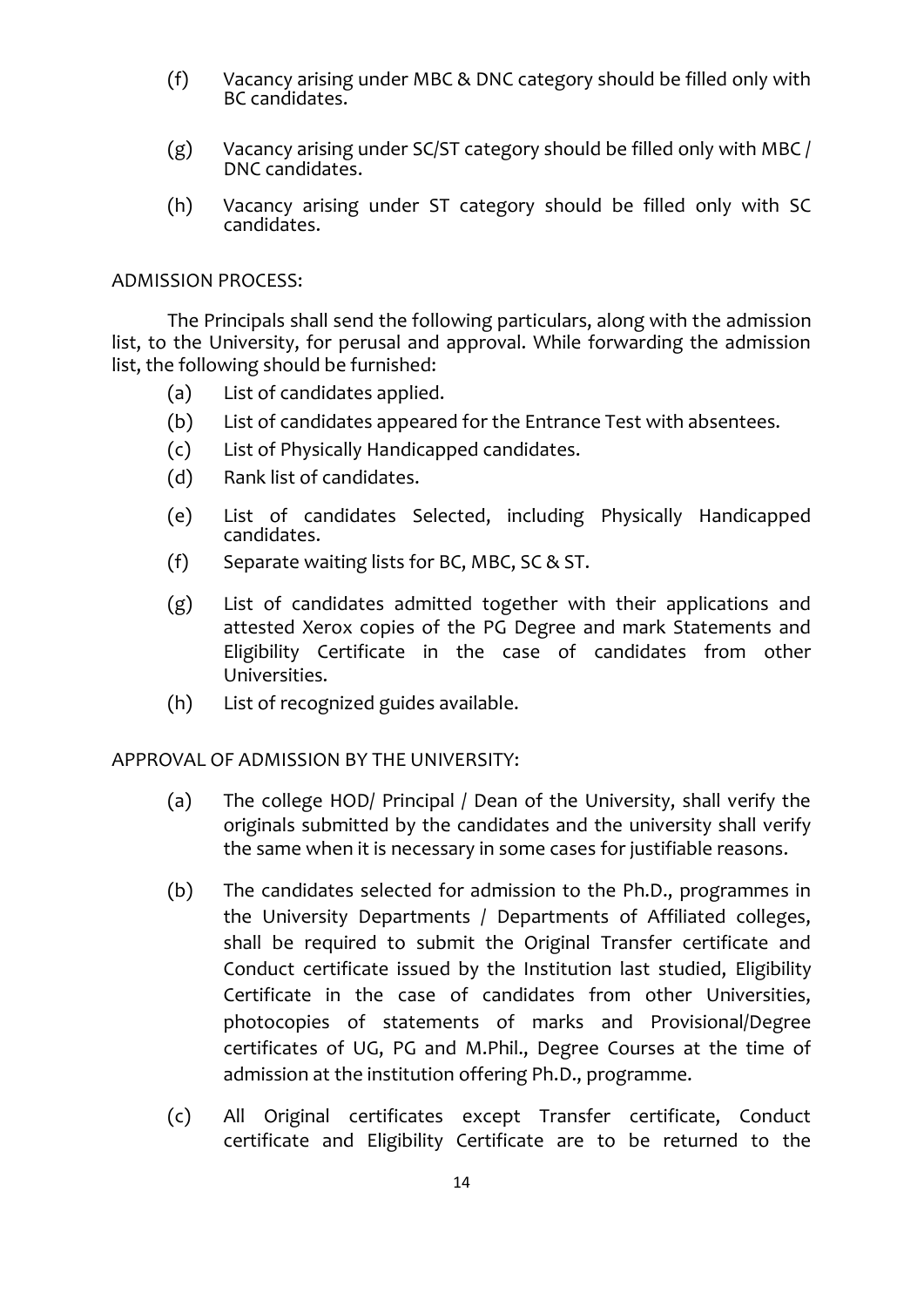candidates on the day of admission after verification by the Dean / Principal of the colleges.

(d) All Original certificates including Transfer certificate, Conduct

certificate and Eligibility Certificate of the admitted candidates are to be sent to the University, for verification before giving approval of the provisional admission already made in self-financing colleges.

- (e) Original certificates of the candidates admitted in University departments / research departments of Government and Government aided colleges, need not be sent to the University for verification.
- (f) After the students have been admitted and their admissions are duly approved by the University, the guides shall be allotted to the admitted candidates conducting a meeting of eligible guides. The same shall be intimated and a copy be sent to the Registrar.

PROGRAMME OF STUDY /FRAMING COURSE WORK FOR M.PHIL.

- (a) The course of study for the M.Phil., degree programme shall consist of three written papers under Part I and a Dissertation under Part II.
- (b) The M.Phil., candidates shall take the following three courses as theory papers (under Part I)
	- (1) Research Methodology
	- (2) Second paper in the area related to the area of research as on support for pursuing research (as elective)
	- (3) Third paper on Topic of Research (pertaining to the area of specialization chosen by the candidate under a guide)
- (c) The Part I examinations (papers I, II & III) shall be conducted during January after completion of 90 working days for Full – time candidates and in August after completing 180 working days for Part - time candidates, in the academic year of admission.
- (d) For each paper, 25% of marks would be allotted for the continuous internal evaluation and the remaining 75% would be allotted for Semester University Examination.
- (e) For continuous internal evaluation / assessment four tests each for a maximum of 10 marks shall be conducted.
- (f) The syllabi for paper  $-1$  and II shall be prescribed by the University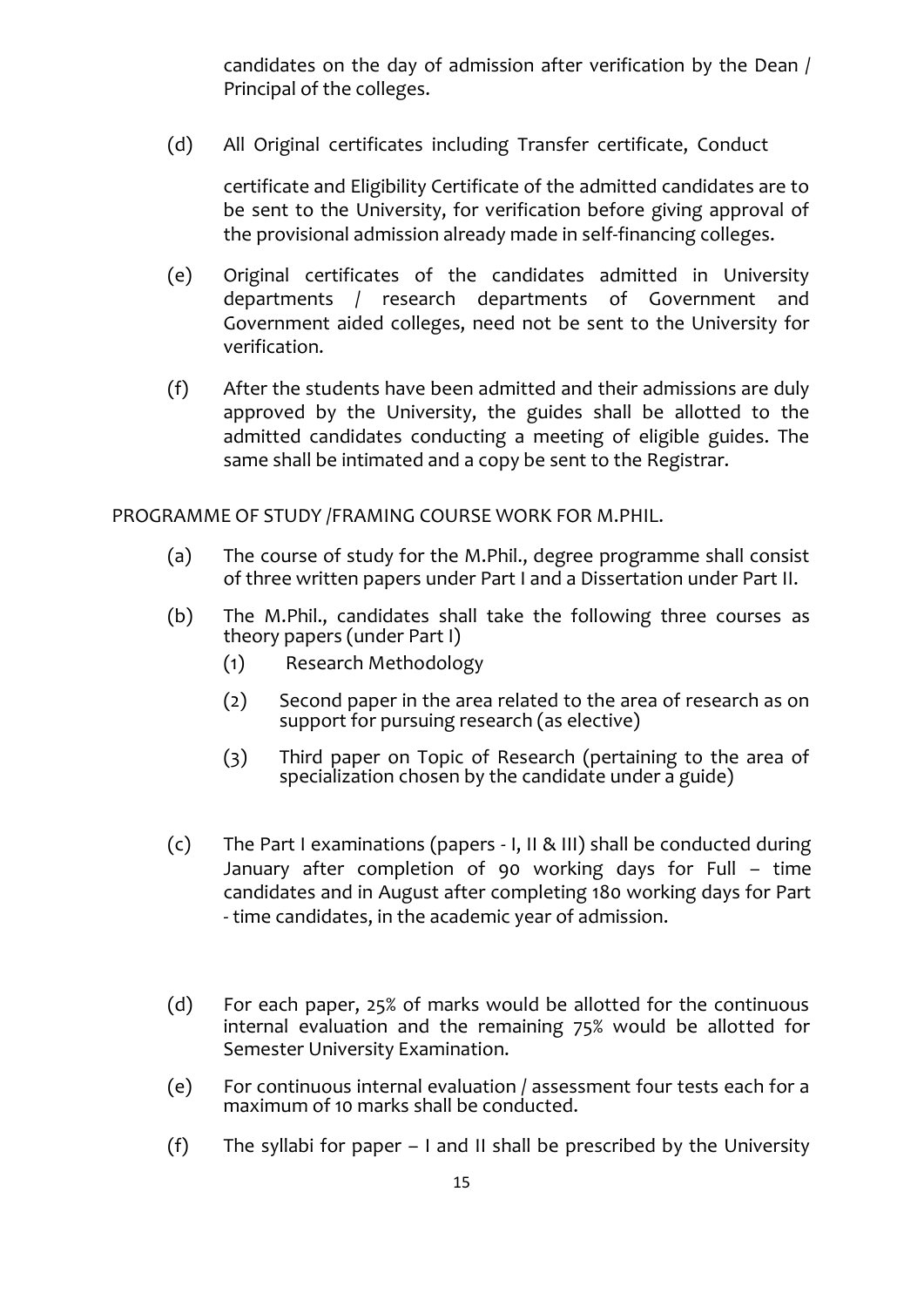and for paper III, the syllabus shall be prescribed by the respective Guide.

- (g) The syllabi for all the 3 papers shall consist of five units.
- (h) The duration for each written examination shall be 3 hours.
- (i) Question papers for the final examination of Courses I and II shall be set externally and valued by external examiners form the Board of Examiners.
- (j) Question paper for Courses III shall be set and valued by the concerned guide.
- (k) The valued answer scripts and duly signed mark statement for course III shall be sent to the University through the Dean / Principal of the college

#### EVALUATION OF PART-I EXAMINATIONS:

- (a) The process of evaluation, examination, grading, etc., for the M.Phil. programme shall be the same as for Master's programme except for the dissertation; Re-valuation of theory papers is allowed as the per the regulation of Master's program.
- (b) However, Final semester students of the M.Phil., should be allowed to appear for examinations in any arrear papers in the month of August in second semester.

#### QUESTION PAPER PATTERN

Section A  $\lceil 5*6 = 30$  marks) either or type Section B  $\sqrt{3}$  15 = 45 marks) Three out of Five One question from unit for Section A and Section

- (a) For the full time candidates course I, course II and course -III will be covered in the first semester and dissertation will be covered in the second semester.
- (b) For the part-time candidates course I, course II and course III will be covered at the end of first year and dissertation will be covered in the second year.
- (c) A candidate shall be declared to have passed course I, II and III, if he / she secures not less than 50% of the marks in the University Examination and 50% of the marks in the aggregate (i.e. continuous internal assessment and the written Examination taken together).
- (d) Supplementary examinations for the theory courses shall be conducted depending upon the necessity.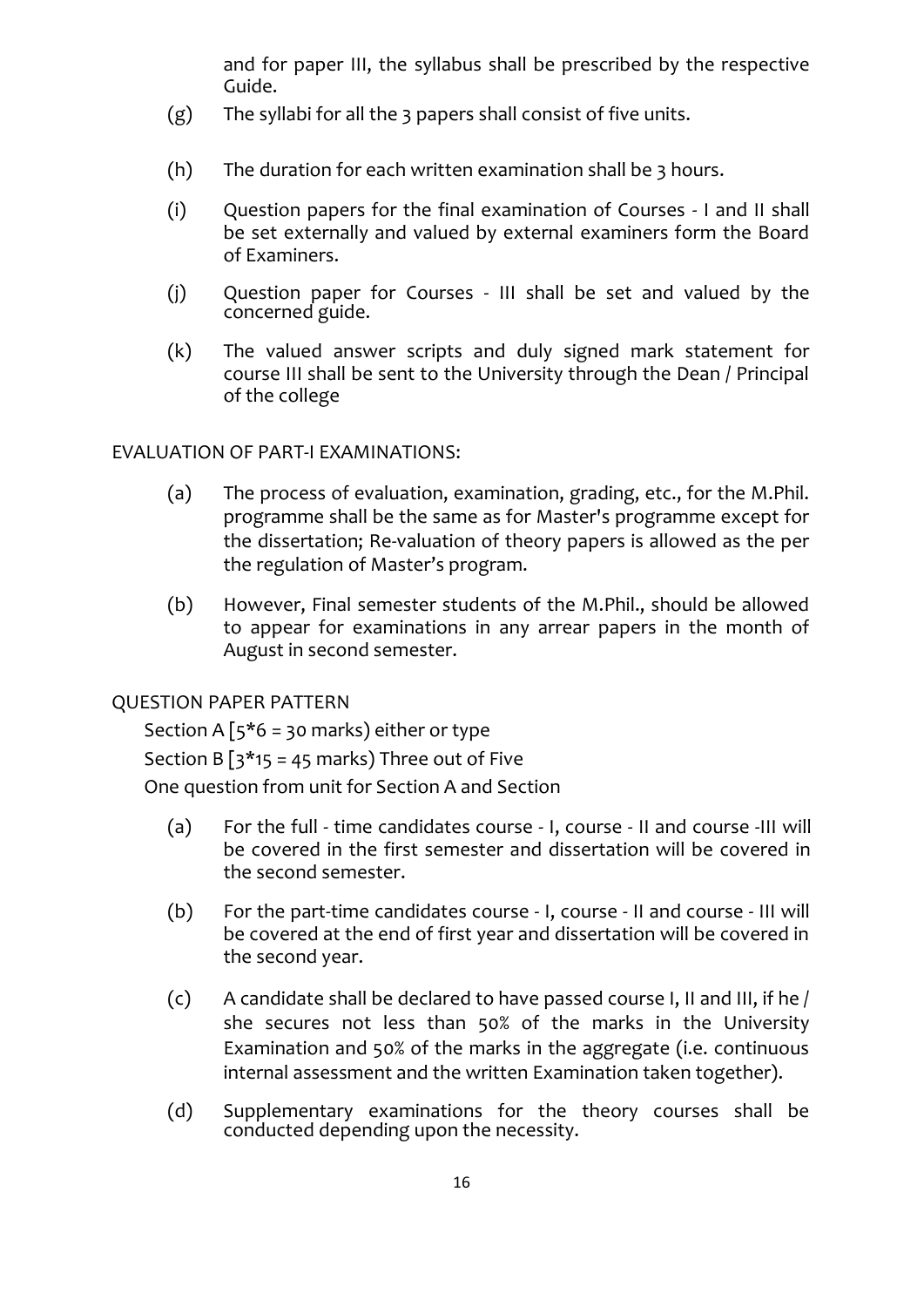SCHEME OF PART-I EXAMINATIONS:

(Credits and workload for the course shall be as per the P.G. norms)

The M.Phil. Degree is awarded if a student has Registered, undergone and secured the required minimum number of credits for the core and elective courses including Dissertation specified in the corresponding programme within the stipulated time; Secured the required attendance; No dues to the college / University, Hostel or Library; No disciplinary action pending against him/ her

#### DISSERTATION (UNDER PART II):

- (a) Candidates shall be required to choose a research problem in his/her chosen area of research and submit a dissertation incorporating the results of his /her investigation, carried out under the supervision of a recognized supervisor.
- (b) The research topic for the dissertation may be finalized even at the beginning of the M.Phil Programme, so that the collection of relevant literature and research design could be completed in the First semester leaving the entire Second Semester for the research work. The course registration for dissertation shall be in the First semester and a separate registration form shall be used for Registration.
- (c) Candidates shall submit the dissertation to the University through the Supervisor / the Head of the (University) Department / Principal of affiliated Colleges / Dean of the University not earlier than 5 months but within 7 months from the date of commencement of the second semester in the case of Fulltime candidates and not earlier than 10 months but within 14 months from the date of commencement of the second year, in the case of Part-time candidates.
- (d) The candidates are eligible to submit the Dissertation only, if they have already got through the Part-I theory examinations in all the papers.
- (e) The last date for submission of Dissertation shall be 31st August every year without penalty.
- (f) Prior to submission of the thesis, the student shall make a pre-M.Phil / presentation in the Department that may be open to all faculty members and research students, for getting feedback and comments, which may be suitably incorporated into the draft thesis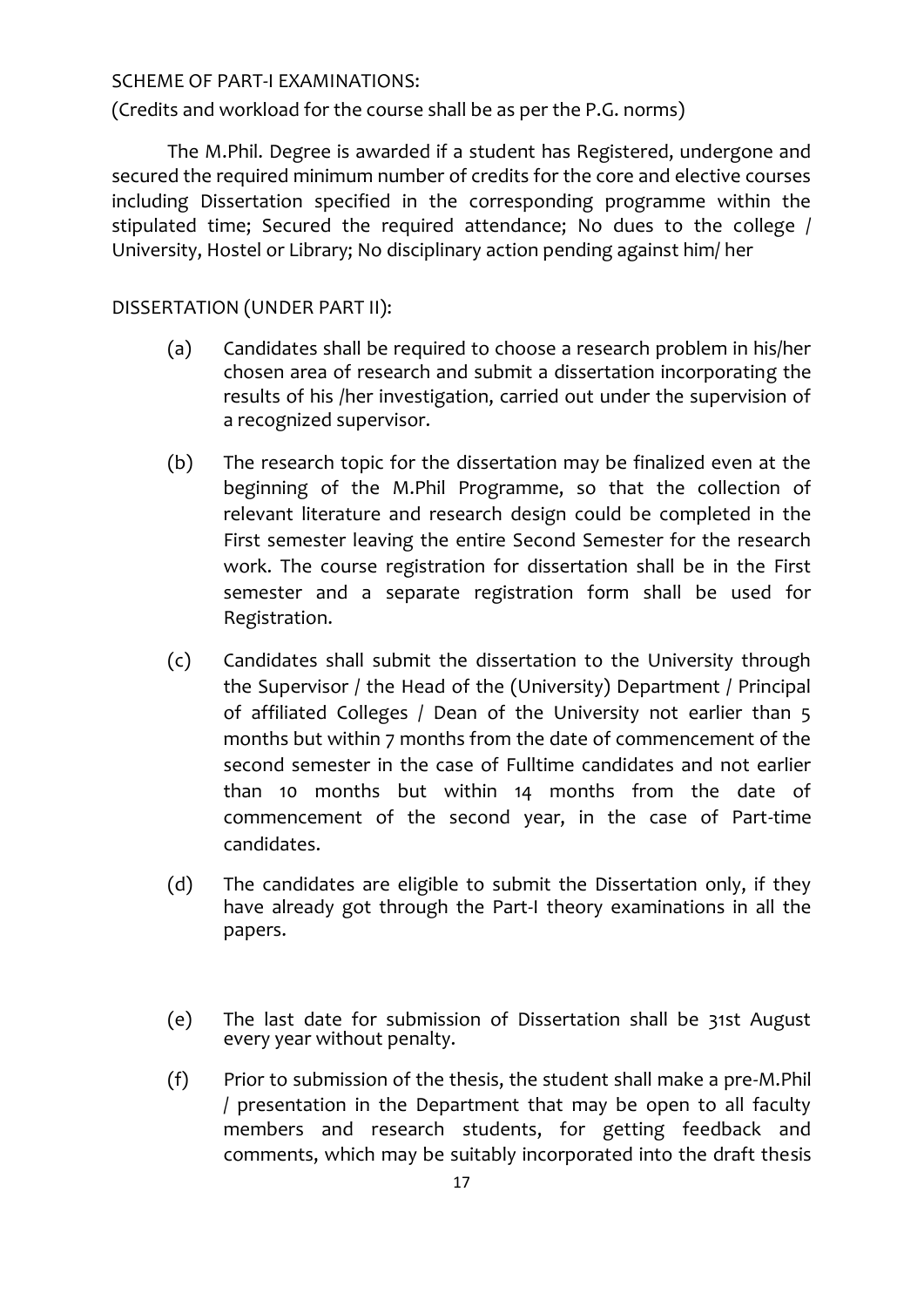under the advice of the supervisor.

The following specifications have to be followed by every candidate while preparing his / her M.Phil., thesis.

- (a) The title page of the thesis, cover, format, etc., should strictly conform to the format of presentation as prescribed (Appendix D) and the thesis (all copies) should carry a declaration by the candidate (Appendix E) and certificate (Appendix E) duly signed and issued by the Supervisor.
- (b) The thesis should be hard bound
- (c) Scholars can submit 5 copies of thesis along with 1 soft copy in PDF format on CDs to the Controller of Examinations, Thiruvalluvar University after getting the thesis signed by the Research Supervisor and forwarded by Head of the Department / Head of the Institution / Organization as the case may be.
- (d) The scholars can also submit the copies of the thesis in book form (size:21.0 cm x13.5 cm)
- (e) Thesis text should be typed in Times Roman font with size 12 and double line spacing. Each page should contain at least 20 lines. The number of pages in any M.Phil., thesis should be restricted to 100 pages and in addition to this any scholar can include an annexure of maximum 25 pages.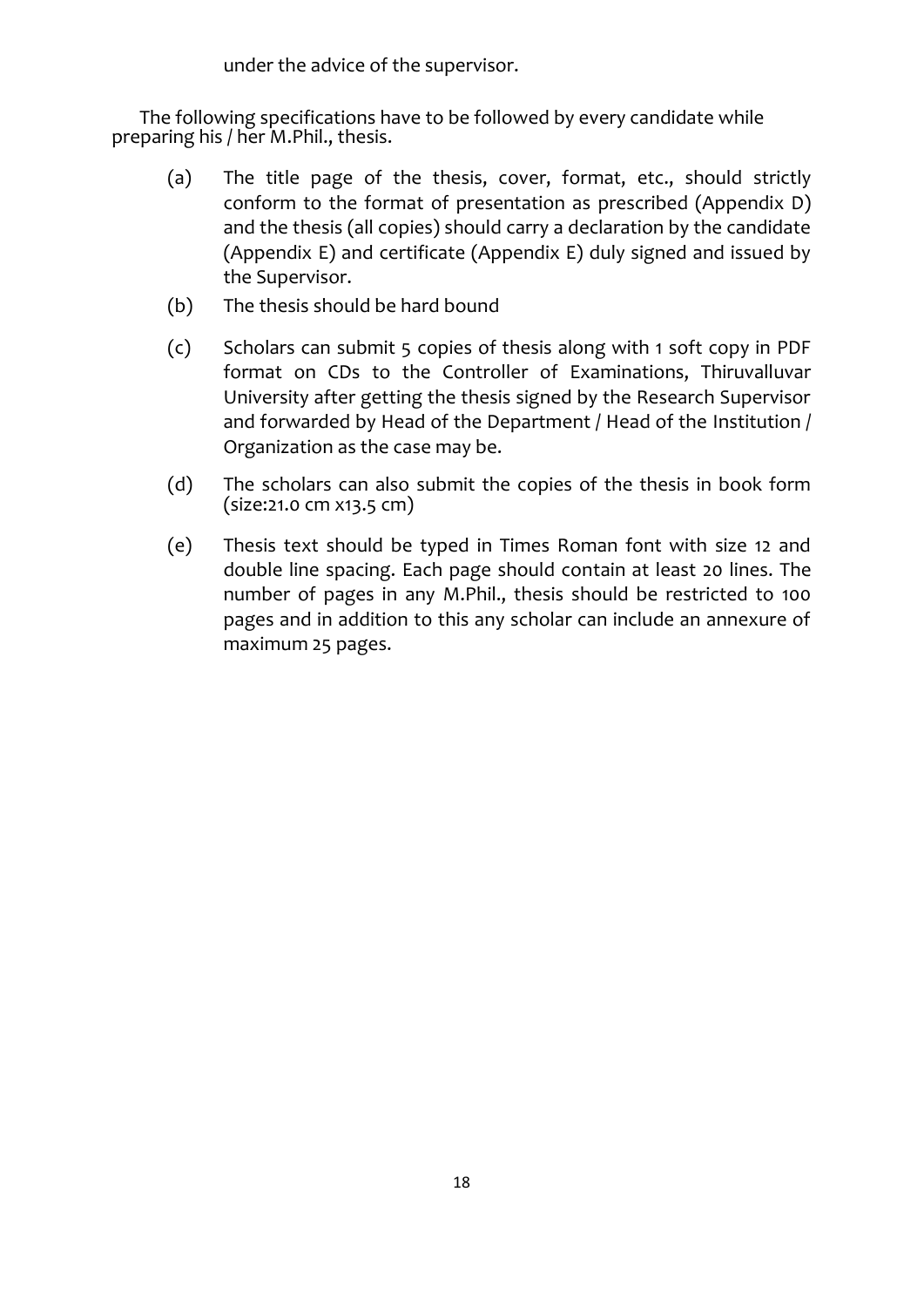DECLARATION:

Each candidate and the Supervisor shall furnish a certificate in the thesis that the thesis submitted is a record of research work done by the candidate during the period of study under the Research Supervisor and that the thesis has not been submitted earlier for the award of any Degree anywhere.

#### DECLARATION

I declare that the thesis entitled .................. ... submitted by me for the

degree of Master of philosophy is the record of work carried out by me during the period from to ……………....... under the guidance of

………………………and has not formed the basis for the award of any degree,

Diploma, associateship, fellowship, titles in this or any other University or other similar institution of Higher learning.

Signature of the Candidate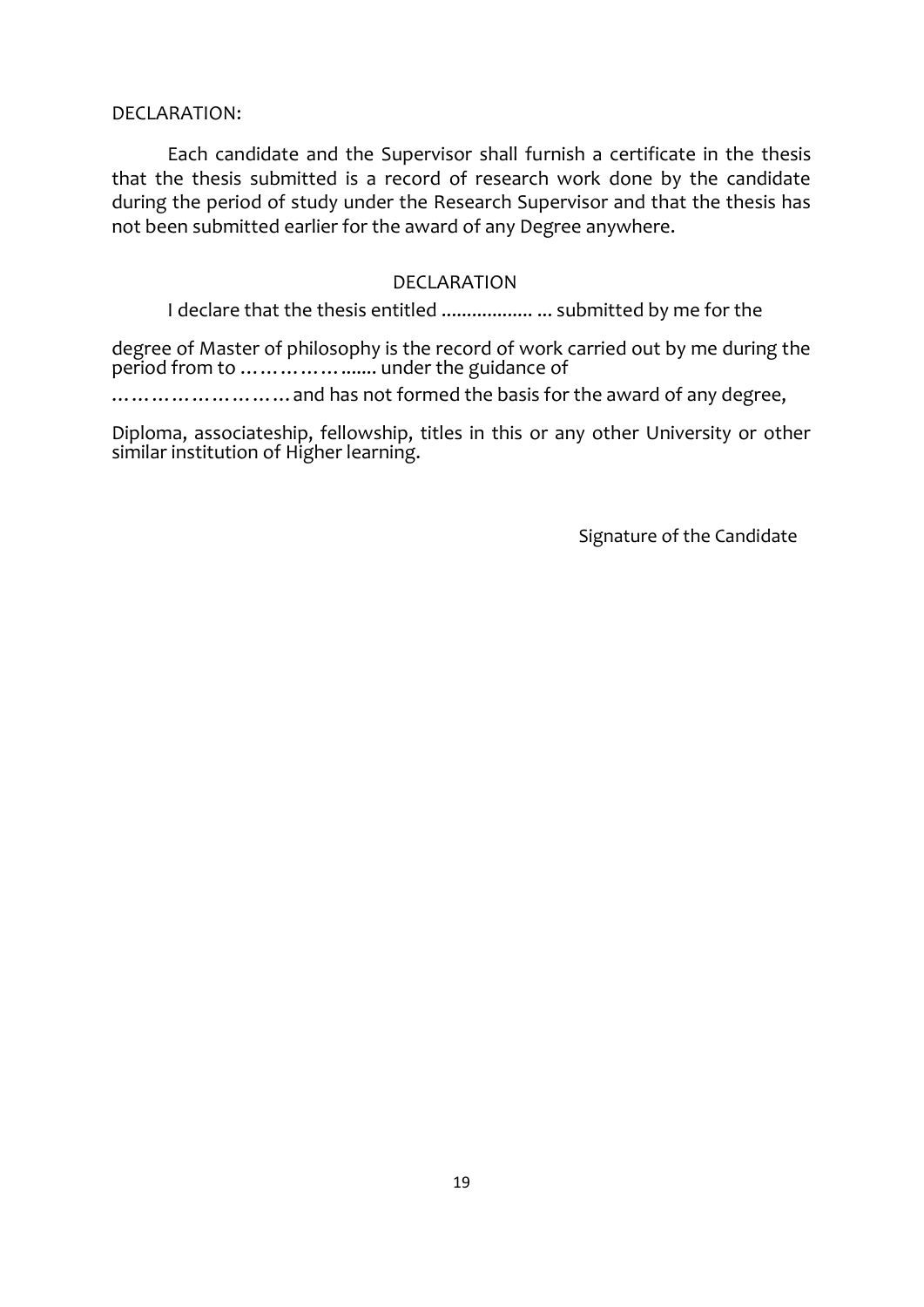#### **MODEL FOR COVER AND TITLE PAGE OF THE M.Phil., THESIS:**

Model for Cover and Title page of the M.Phil., thesis TITLE OF THE THESIS

> Thesis submitted in Partial Fulfilment of the Master of Philosophy (M.Phil.,) By

(Name of the Candidates) Under the Guidance of

-----------------------------------------------------

---------------------------------------------------------

---------------------------------------------------

(Name of the Guide)

(Name of the Department)

---------------------------------------------------- (Name of the Institute)

-------------------------------------------------

(Name of the Place)

[Month & Year)

-------------------------------------------------

- (a) If a candidate is not able to submit his / her dissertation within the period stated above, he / she shall be given an extension time of 2 months in the first instance and another extension for submitting the dissertation in subsequent batch of candidates.
- (b) If a candidate does not submit his / her dissertation even after the two extensions, his /her registration shall be treated as cancelled and he / she has to re-register for the programme.
- (c) However, the candidate need not write the theory papers again, if he / she has already passed these courses.
- (d) The dissertation shall be valued by one external examiner and by the Research Supervisor separately, for a maximum of 150 marks by each examiner and the average of the marks awarded by both the examiners shall be taken.
- (e) The external examiner shall be selected from a panel of 3 (experts) examiners (within Thiruvalluvar University area) submitted by the Research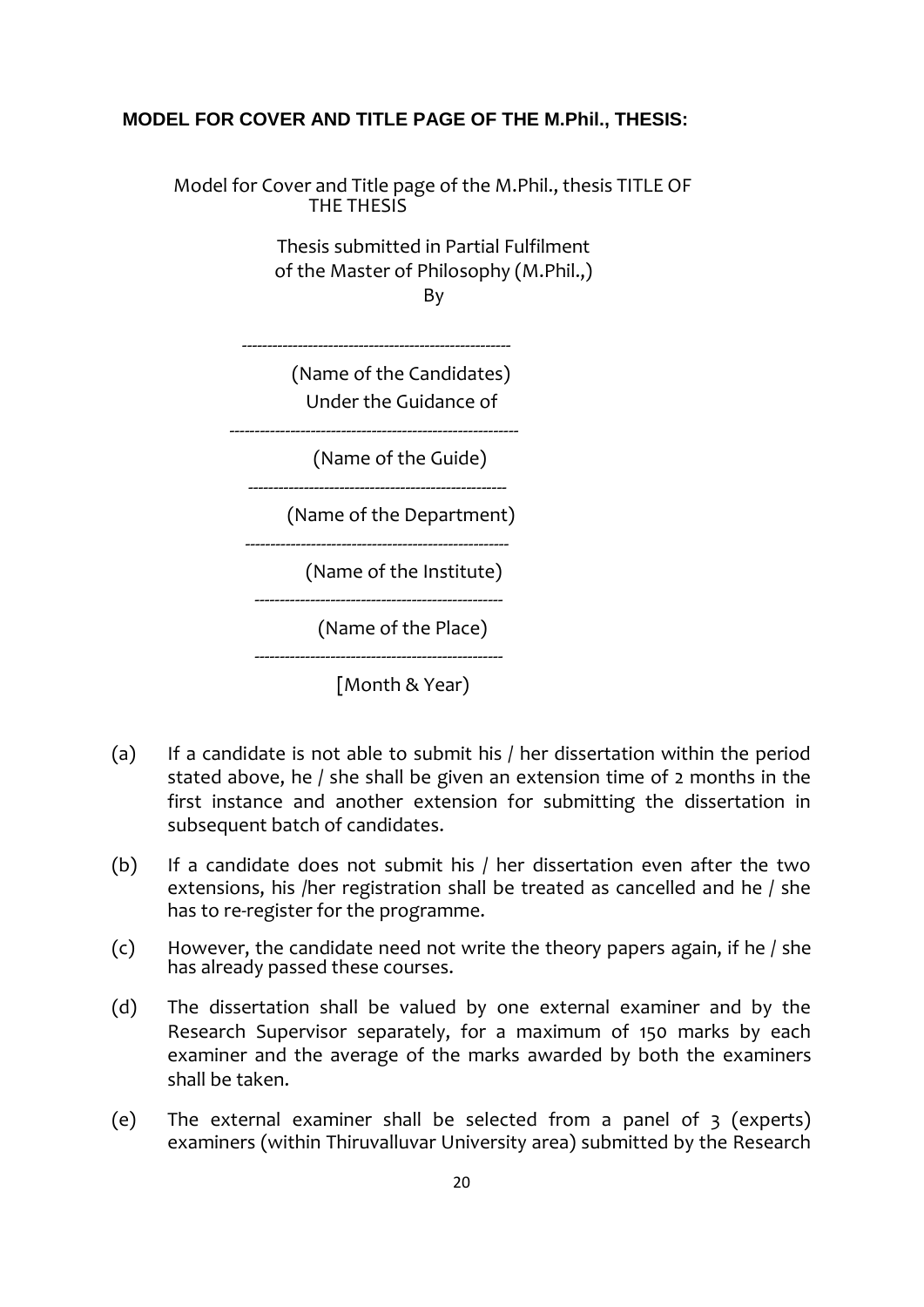Supervisor to the University. The same examiner may be invited for vivavoce examination also.

(f) An M.Phil candidate may be permitted to submit the dissertation even if there is any arrear in the theory paper. But the viva-voce will be conducted only after successful completion of theory papers.

#### VIVA-VOCE EXAMINATION FOR DISSERTATION:

- (a) There shall be a viva-voce examination which shall be conducted by two examiners, one being the supervisor and the other, the external examiner within the Thiruvalluvar University area, appointed by Thiruvalluvar University.
- (b) The distribution of marks is as follows:
	- $(i)$  50 marks for Viva-Voce (to be evaluated and awarded by both the supervisor and external examiner, separately)
	- $_{\rm (iii)}$  150 marks for the Dissertation (to be evaluated and awarded by both the supervisor and external examiner, separately)
- (c) The maximum marks for both dissertation and viva-voce examination shall be 200.
- (d) A candidate shall be declared to have passed Part II Examination if he secures not less than 50% of the marks prescribed for the dissertation and 50% of the marks prescribed for the viva-voce Examination.
- (e) The viva-voce examination shall be conducted by both the supervisor and the external examiner, (need not be the external examiner who valued the thesis) appointed by the University. The average of the marks awarded by both the examiners shall be taken.
- (f) The valuation of M.Phil., Dissertations will be carried out by the external examiner and the viva-voce examination shall be carried out at the institution offering M.Phil., course. (viva is to be conducted only if the student passes in the valuation of the dissertation).
- (g) One external examiner of the same discipline (within Thiruvalluvar University area) for 5 M.Phil., candidates, shall be appointed by the University for conducting viva-voce examination.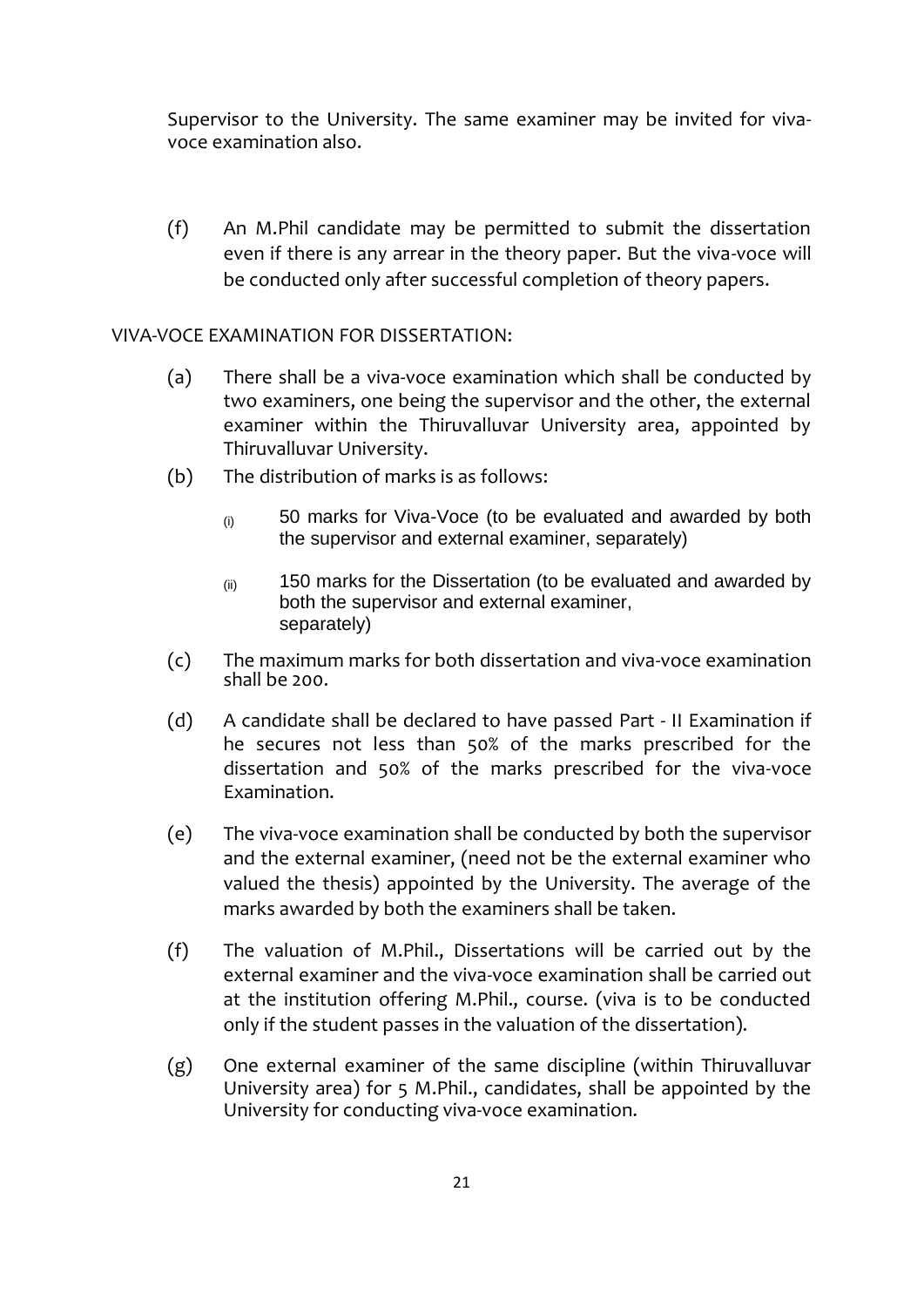#### CLASSIFICATION OF SUCCESSFUL CANDIDATES:

- (a) The candidates who passed written papers and dissertation shall be classified following the norms for PG programmes.
- (b) Along with the Degree, the University, shall issue a Provisional Certificate certifying to the effect that the Degree has been awarded in accordance with the provisions of the UGC Regulation-2009, for minimum standards and procedure for awards of M.Phil degrees.

RESTRICTION IN NUMBER OF CHANCES (FULL - TIME / PART - TIME CANDIDATES):

- (a) No candidate shall be permitted to appear for the written Examination in any course more than twice or to re-submit the dissertation or appear for the viva-voce examination more than twice.
- (b) Resubmission of a dissertation shall be done with penalty fee, within 6 months from the first of the month which follows the month in which the result of the first attempt is announced.
- (c) The permitted attempts of semester-I & II Examinations shall be completed within a maximum period of 36 months (for Full - time candidates) and 48 months (for Part – Time candidates) from the first of the month which follows the month in which the registration was done.

#### RE-REGISTRATION:

The candidates shall be permitted for Re-Registration based on the merit of individual cases. While Re-registering the candidates shall pay the following fees prescribed for Second semester / year :

| <b>Particulars</b>                | Science      | Arts         |
|-----------------------------------|--------------|--------------|
|                                   | Subjects Rs. | Subjects Rs. |
| (a) Tuition fee (per annum)       | $1500 -$     | $1500/-$     |
| (b) Special fee                   | $400 -$      | $400/-$      |
| (c) Laboratory fee                | $2000/-$     |              |
| (d) Special Laboratory fee        | $1000$ -     |              |
| (e) (for subjects of Microbiology |              |              |
| (f) & Biotechnology)              |              |              |
| (g) Re-registration fee           | 7501-        |              |